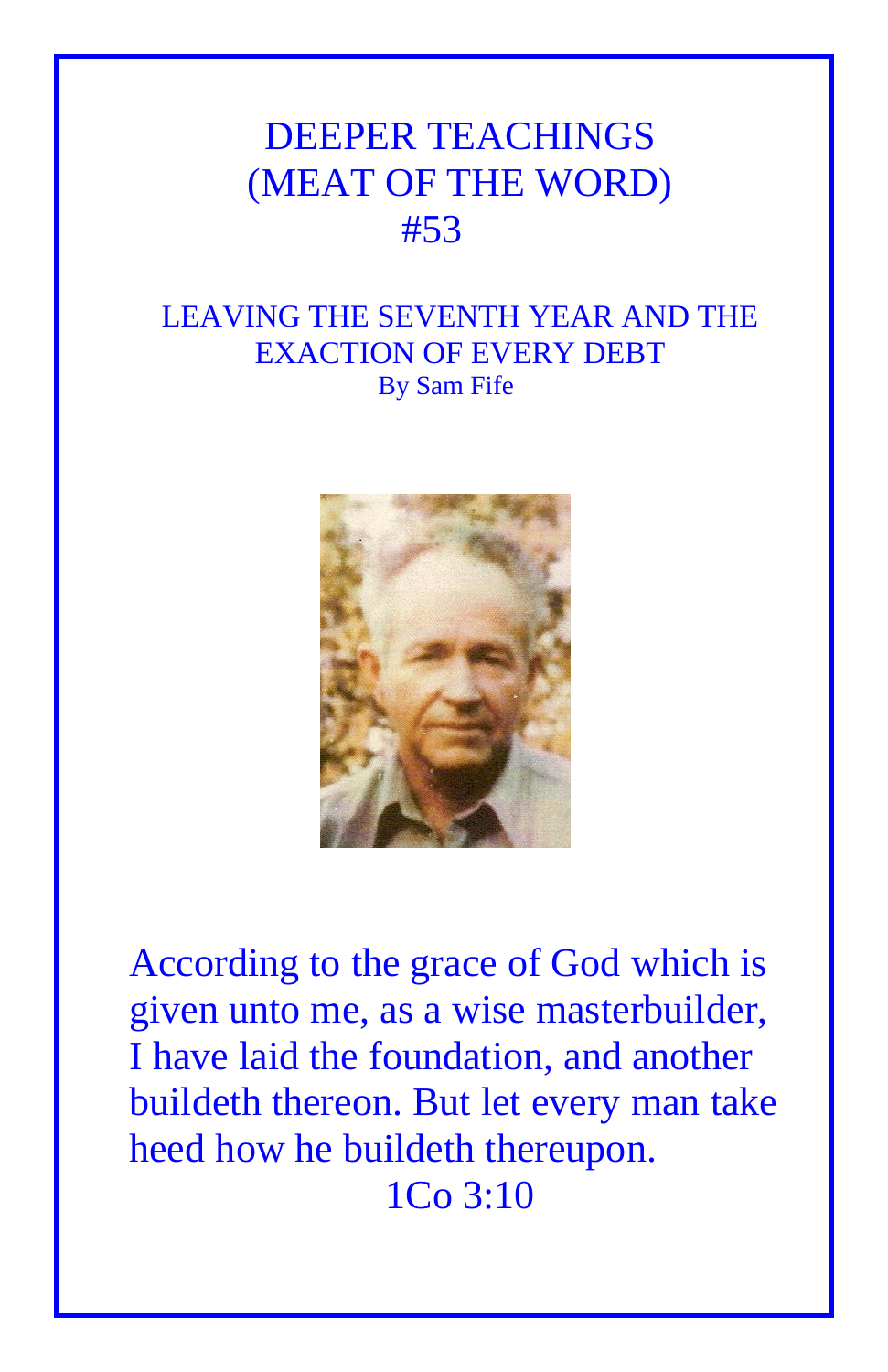## LEAVING THE SEVENTH YEAR AND THE EXACTION

## OF EVERY DEBT by Sam Fife

Neh. 10:28- And the rest of the people, the priests, the Levites, the porters, the singers, the Nethinims, and all they that had separated themselves from the people of the lands unto the law of God, their wives, their sons, and their daughters, every one having knowledge, and having understanding; [29] They clave to their brethren, their nobles, and entered into a curse, and into an oath, to walk in God's law, which was given by Moses the servant of God, and to observe and do all the commandments of the LORD our Lord, and his judgments and his statutes; [30] And that we would not give our daughters unto the people of the land, nor take their daughters for our sons: [31] And if the people of the land bring ware or any victuals on the sabbath day to sell, that we would not buy it of them on the sabbath, or on the holy day: and that we would leave the seventh year, and the exaction of every debt.

Once again in this study, we are speaking to those who know this is God's great hour of restoration in which He is fulfilling the prophecy spoken through His prophet Joel, in which He said, "Behold, I will restore that which the cankerworm hath eaten." We are speaking to those who know that He is fulfilling the word spoken through Peter in Acts 3, wherein He said, Jesus must remain in the heavens until the times of restitution, or restoration, of all things which have been spoken by the mouth of the holy prophets since time began. The returning of Israel in the days of Ezra and Nehemiah to their promised land, the restoration and rebuilding of the walls of Jerusalem and of the Temple were only a type and prophecy of the returning of the remnant of New Testament Israel today from their captivity to Babylon, and the restoration and rebuilding of the walls of the New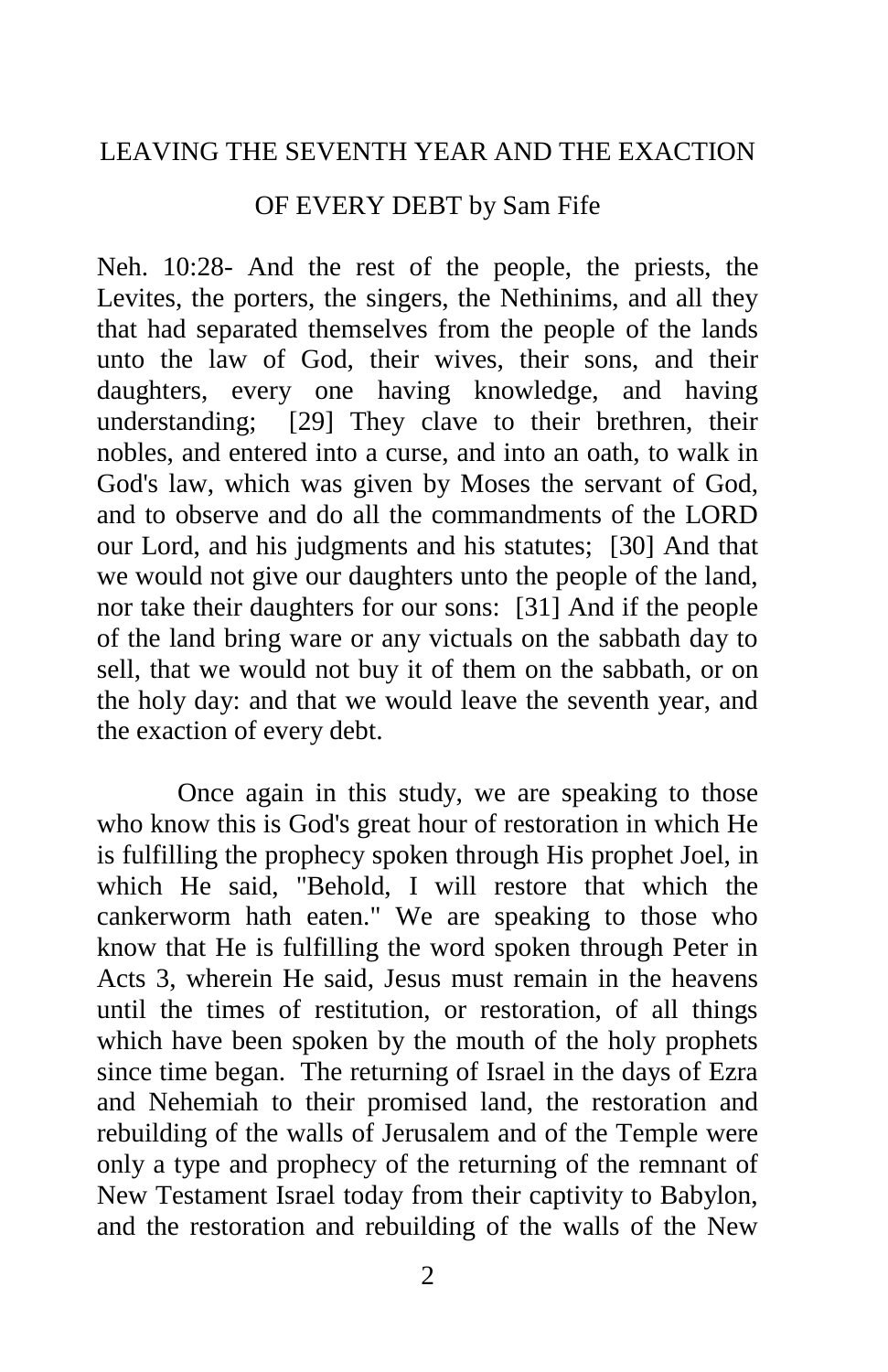Jerusalem and the restoration and the rebuilding of the true spiritual Temple of God in this New Testament age, which Temple we are.

 In a previous study, we established that the restoration of the remnant to Jerusalem, and the restoration of the walls and the rebuilding of the Temple of God, were not the total purpose of God in restoration. These were only preliminary things that needed to be done that God might work out His ultimate purpose in Israel. We then pointed out that the leaders of the restoration remnant then moved on into even more important aspects of restoration in that they called upon the priests, and the princes of Israel, and all the men of Israel to put away their strange wives. Not only that, but they then began to search out the genealogies of all those that had come up with the remnant, and purified the remnant of Israel, separating all those who were not the pure seed of Israel, having been born of a marriage between an Israelitish son and an Israelitish maiden. We then went on to point out that the leaders of restoration in Israel then moved into the most important aspect of all in the restoration movement. The anointed ministries Ezra and Nehemiah, who were ready scribes sent up by God from Babylon, to re-teach the children of Israel their covenant with their God, gathered the children of Israel together as one into Jerusalem, and began daily to re-teach them their covenant.

When this teaching was over, and the children of Israel once again understood their covenant, they then fulfilled the most important aspect of restoration. As one man, from the very depths of their heart, they confessed to God that they knew the reason they had gone into captivity was because they and their fathers had not walked in their covenant, and therefore from the very depths of their heart they renewed their covenant with their God.

 This is another great step for God's people of the remnant who are in the restoration move of God today. For God's ultimate purpose for us in restoration, is not just to bring us out of the Babylonish organizations. Neither is it just to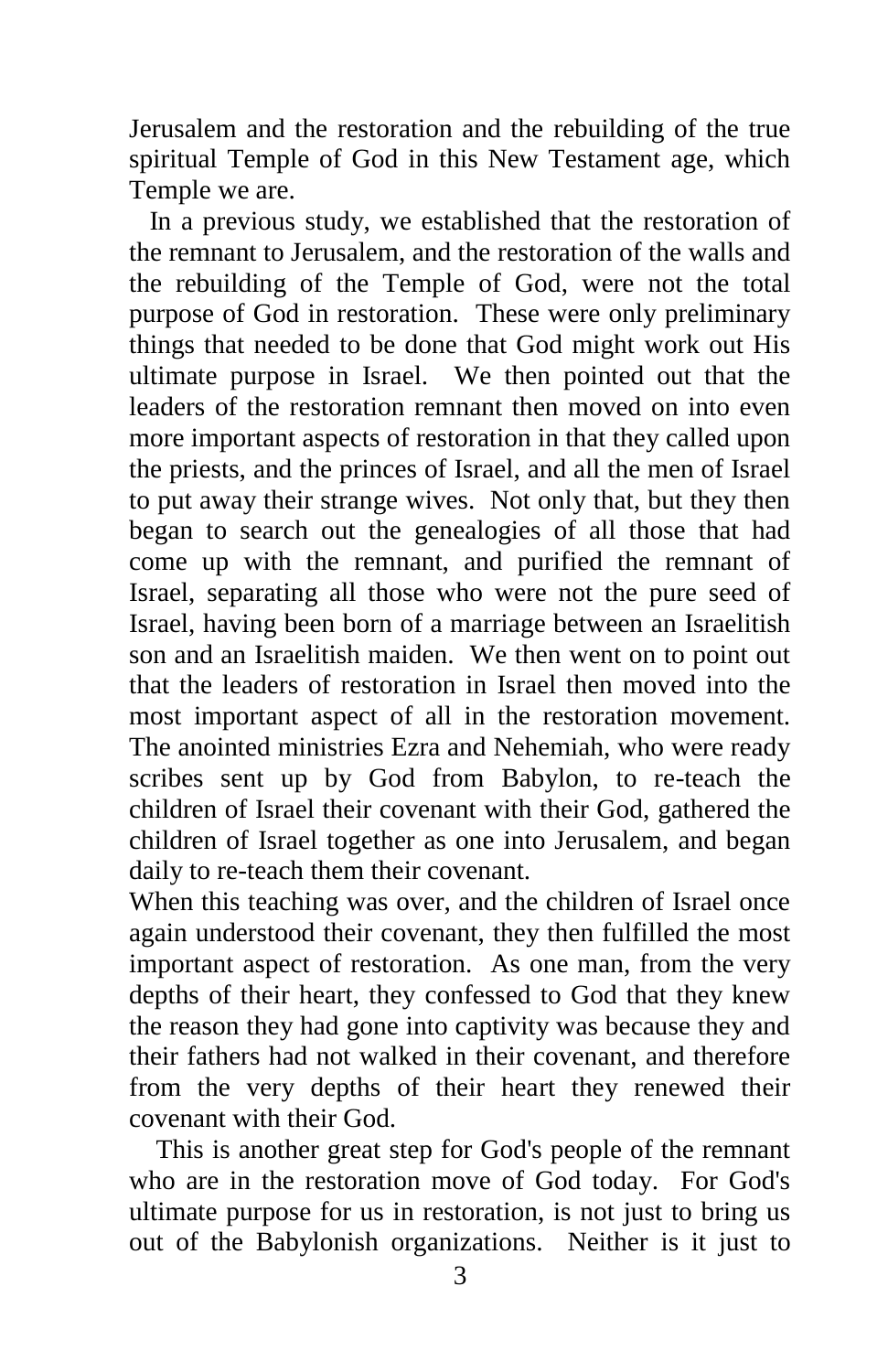restore us to our spiritual land. Neither is it just to build again the walls of Jerusalem, by restoring the Gifts of the Spirit, or relay the foundations of the New Testament Temple again -- the ministries of apostles and prophets, or to build the Temple of the Lord by making us one body again. God's ultimate purpose for us in restoration is to fill that Temple with the very life of Christ, which is the very life of God. This can only be done if we also are retaught our covenant and renew our covenant with our God. Therefore, the Spirit of God today is moving us on into the more important aspects of restoration, both the putting away of our strange spiritual wives that we have joined ourselves to in this age, and the searching out of the genealogies, see who is a pure seed of Israel having been born of a supernatural birth, as a result of a union of a ministry, a son of Israel moving in the very anointing of Christ, and a bride congregation also under the anointing, and separating all those who are the child of an unholy union between ministry who just wanted to baptize people and a church congregation, not under the anointing, who just wanted members for their fellowship.

 Most important of all, the Spirit of God is raising up anointed Ezra's and Nehemiah's - apostolic ministries who like the apostle Paul had been in the desert with Jesus, who had unveiled for them the deep mysteries of God's covenant that are in the Old Testament types and shadows. Now He is sending them forth to re-gather God's children before Jerusalem all over the world, and line upon line, precept upon precept, unveil every type and every shadow and reteach them their covenant so that they might renew their covenant with their God.

 What God's people need to know is that the spiritual fulfillment of all the types and shadows that are in the old covenant, given through Moses, are the revelation of the new covenant that Jesus brought from heaven. Jesus said that He did not come to do away with the law and the prophets, which were the old covenant, but to fulfill them. That is, to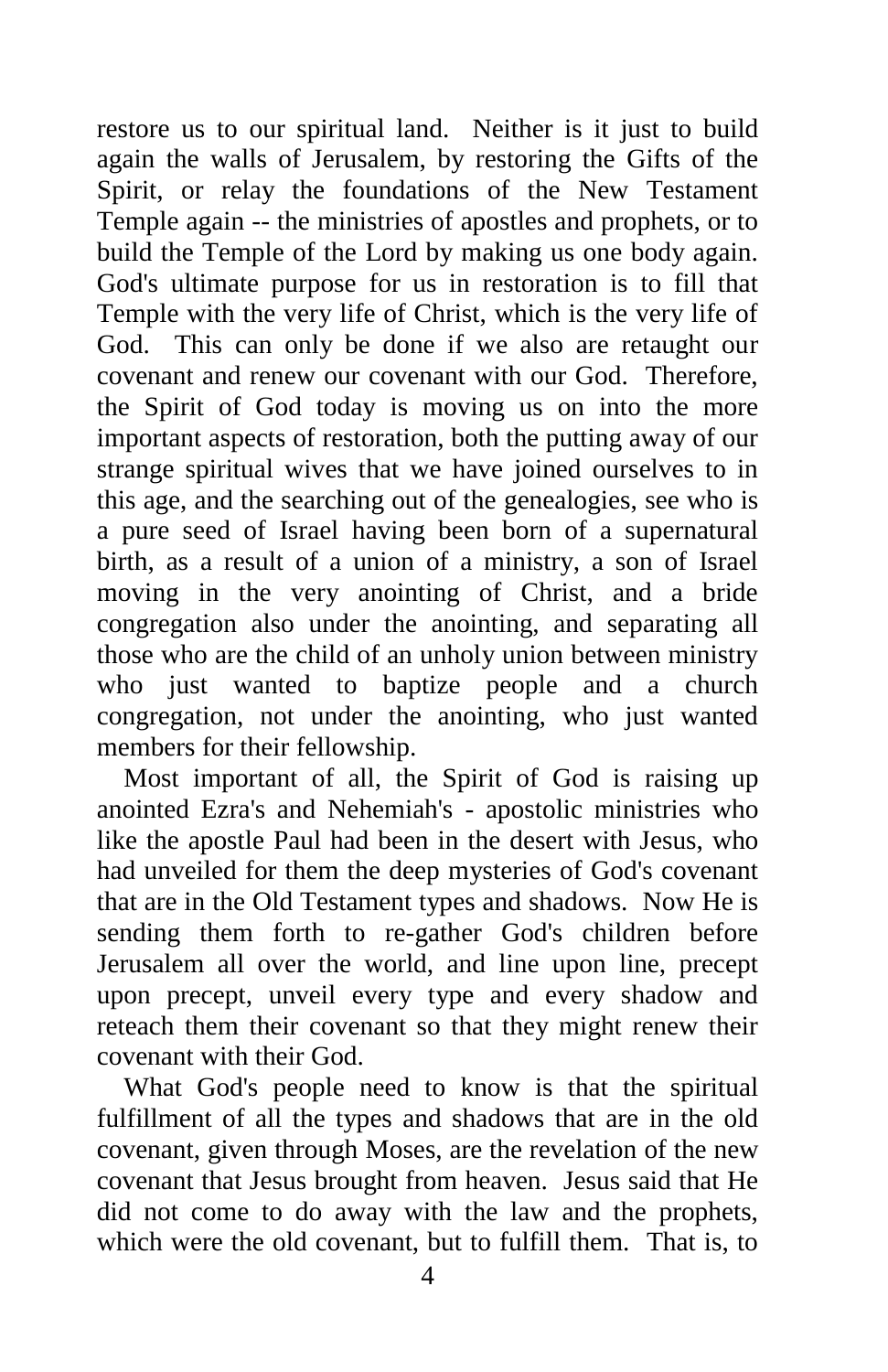fulfill in the Spirit all the types and shadows that were in the old covenant. Therefore, the new covenant that Jesus brought was not a separate covenant, distinct, and different from the old, but the spiritual fulfillment of the old covenant which consisted of physical types and shadows.

 Now in this issue of The Word, we find the children of the remnant in Nehemiah 10, beginning with verse 28, as they continue the renewal of their covenant, promising God that they will restore to their national life in the land, the most important aspect of God's covenant with them. That is, they promised God in verse 31, of Chapter 10, that from henceforth they would leave the seventh year and the exaction of every debt. This was the very core of their covenant with their God. When God had brought Israel into their promised land, He commanded them that they should sow their land for six years, and then each seventh year they should give the land a Sabbath rest. They should do this seven times for a space of forty-nine years, then in the fiftieth year they should give the land its Jubilee Sabbath.

God expressly commanded them that if they did not keep this part of the covenant and leave the seventh year, and give the land its seventh year Sabbath rest, then the day would come when He would let their enemies have power over them and let them be taken into captivity. Then the land would have its rest while they languished in captivity. This is revealed to us in Numbers 26, verses 33 and 34, in the Word of God.

 In the days of Nehemiah, the remnant that came back into the land to renew their covenant with God, as the anointed ministries re-taught them their covenant, became aware that the real root reason that God had allowed them to go into captivity was because they had not left the seventh year and the exaction of every debt, and given the land its seventh year Sabbath rest. Therefore, they covenanted with God that from that time forth, as they dwelt in the land, they would leave the seventh year and the exaction of every debt.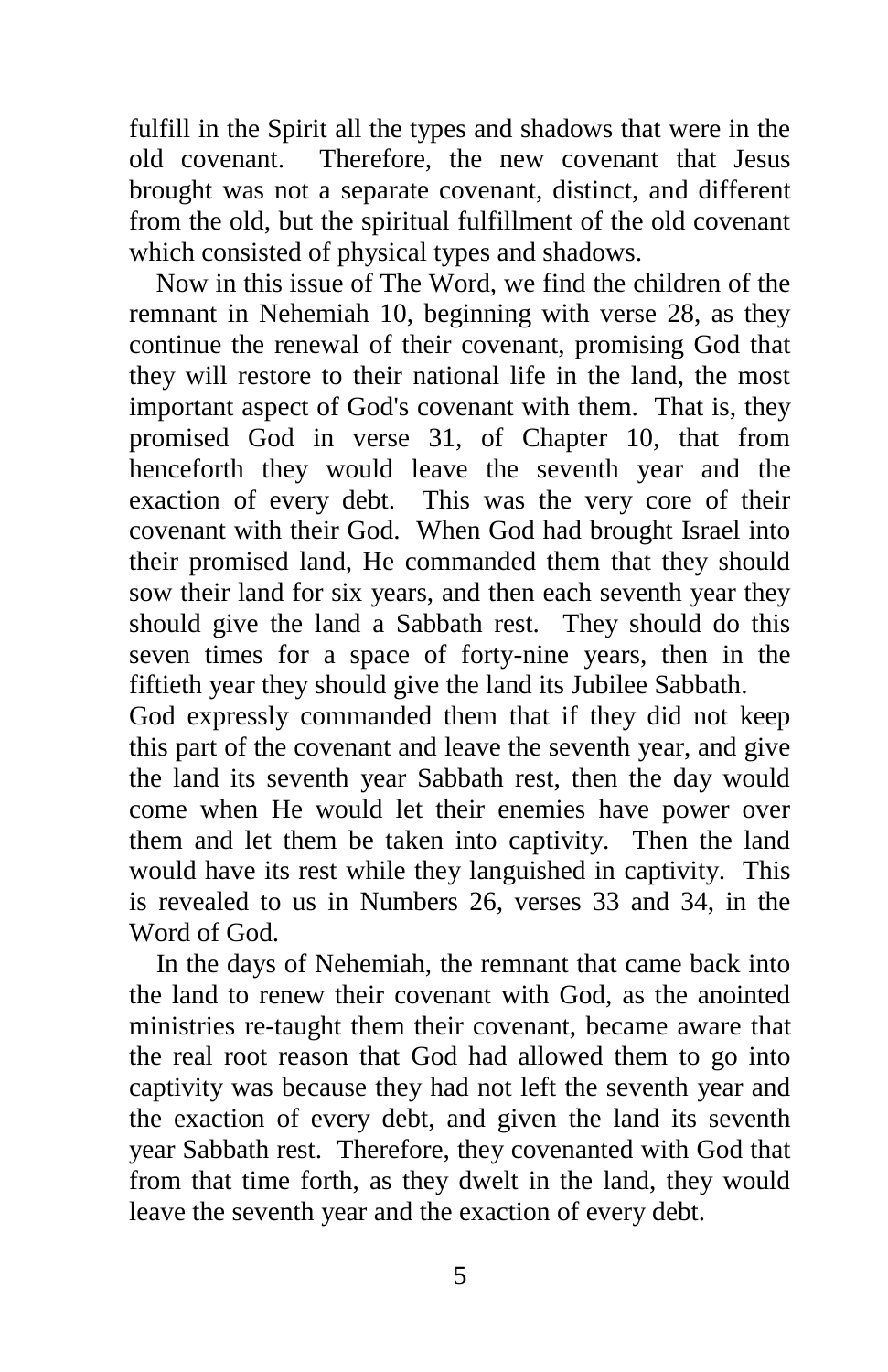What we desire to drive home to your hearts in this article, is that it is for this very same reason that we of New Testament Israel were allowed to go down into eighteen hundred years of captivity to Babylon. It is because we also have never fulfilled the very core of our covenant with our God. We also have not given the land its seventh year Sabbath rest. New Testament Israel also when they were brought into their promised land, which was in Christ during the first century, never left the seventh year and the exaction of every debt.

 For this cause God allowed our fathers also to go down into a Babylonish captivity which is our birthplace. In order for us to fully understand this we need to go back to Leviticus, Chapter 25, beginning with verse 1, where this part of the covenant was given by God. There let the spirit of revelation unveil for us the spiritual fulfillment of these types in us. Then we will see that our fathers have never kept this part of the covenant and neither have we, and it is for this reason that our God allowed us to go down into captivity to Babylon.

 Beginning with Leviticus 25:1-21 And the LORD spake unto Moses in mount Sinai, saying, [2] Speak unto the children of Israel, and say unto them, When ye come into the land which I give you, then shall the land keep a Sabbath unto the LORD. [3] Six years thou shalt sow thy field, and six years thou shalt prune thy vineyard, and gather in the fruit thereof; [4] But in the seventh year shall be a Sabbath of rest unto the land, a Sabbath for the LORD: thou shalt neither sow thy field, nor prune thy vineyard. [5] That which groweth of its own accord of thy harvest thou shalt not reap, neither gather the grapes of thy vine undressed: for it is a year of rest unto the land. [6] And the sabbath of the land shall be meat for you; for thee, and for thy servant, and for thy maid, and for thy hired servant, and for thy stranger that sojourneth with thee, [7] And for thy cattle, and for the beast that are in thy land, shall all the increase thereof be meat. [8] And thou shalt number seven Sabbaths of years unto thee,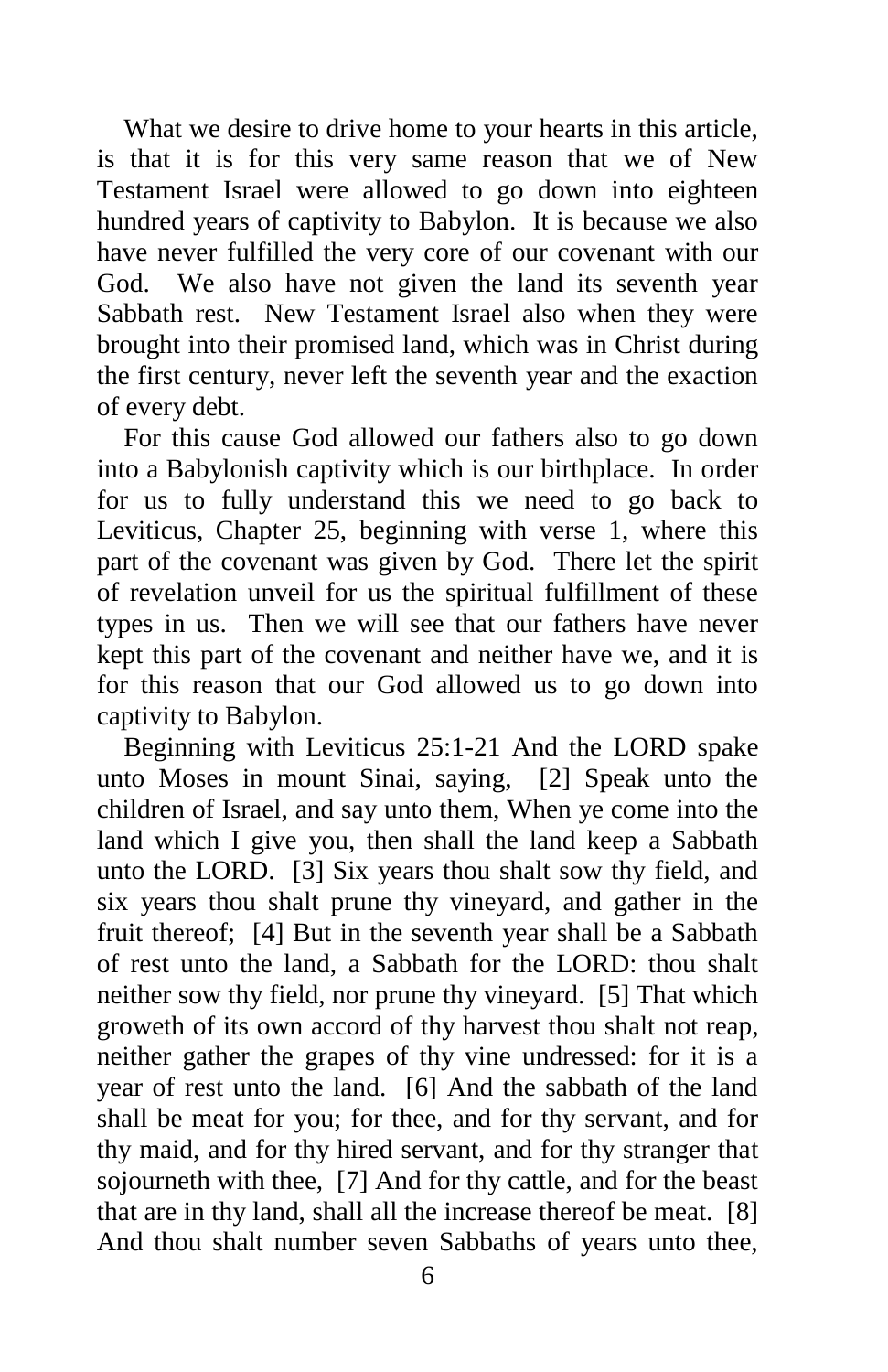seven times seven years; and the space of the seven Sabbaths of years shall be unto thee forty and nine years. [9] Then shalt thou cause the trumpet of the jubilee to sound on the tenth day of the seventh month, in the day of atonement shall ye make the trumpet sound throughout all your land. [10] And ye shall hallow the fiftieth year, and proclaim liberty throughout all the land unto all the inhabitants thereof: it shall be a jubilee unto you; and ye shall return every man unto his possession, and ye shall return every man unto his family. [11] A jubilee shall that fiftieth year be unto you: ye shall not sow, neither reap that which groweth of itself in it, nor gather the grapes in it of thy vine undressed. [12] For it is the jubilee; it shall be holy unto you: ye shall eat the increase thereof out of the field. [13] In the year of this jubilee ye shall return every man unto his possession. [14] And if thou sell ought unto thy neighbour, or buyest ought of thy neighbour's hand, ye shall not oppress one another: [15] According to the number of years after the jubilee thou shalt buy of thy neighbour, and according unto the number of years of the fruits he shall sell unto thee: [16] According to the multitude of years thou shalt increase the price thereof, and according to the fewness of years thou shalt diminish the price of it: for according to the number of the years of the fruits doth he sell unto thee. [17] Ye shall not therefore oppress one another; but thou shalt fear thy God: for I am the LORD your God. [18] Wherefore ye shall do my statutes, and keep my judgments, and do them; and ye shall dwell in the land in safety. [19] And the land shall yield her fruit, and ye shall eat your fill, and dwell therein in safety. [20] And if ye shall say, What shall we eat the seventh year? behold, we shall not sow, nor gather in our increase: [21] Then I will command my blessing upon you in the sixth year, and it shall bring forth fruit for three years.

 In order to understand these things, we begin with God's statement to Moses in verse 2, wherein He said, speak unto the children of Israel, and say unto them, When you come into the land which I give you then shall the land keep a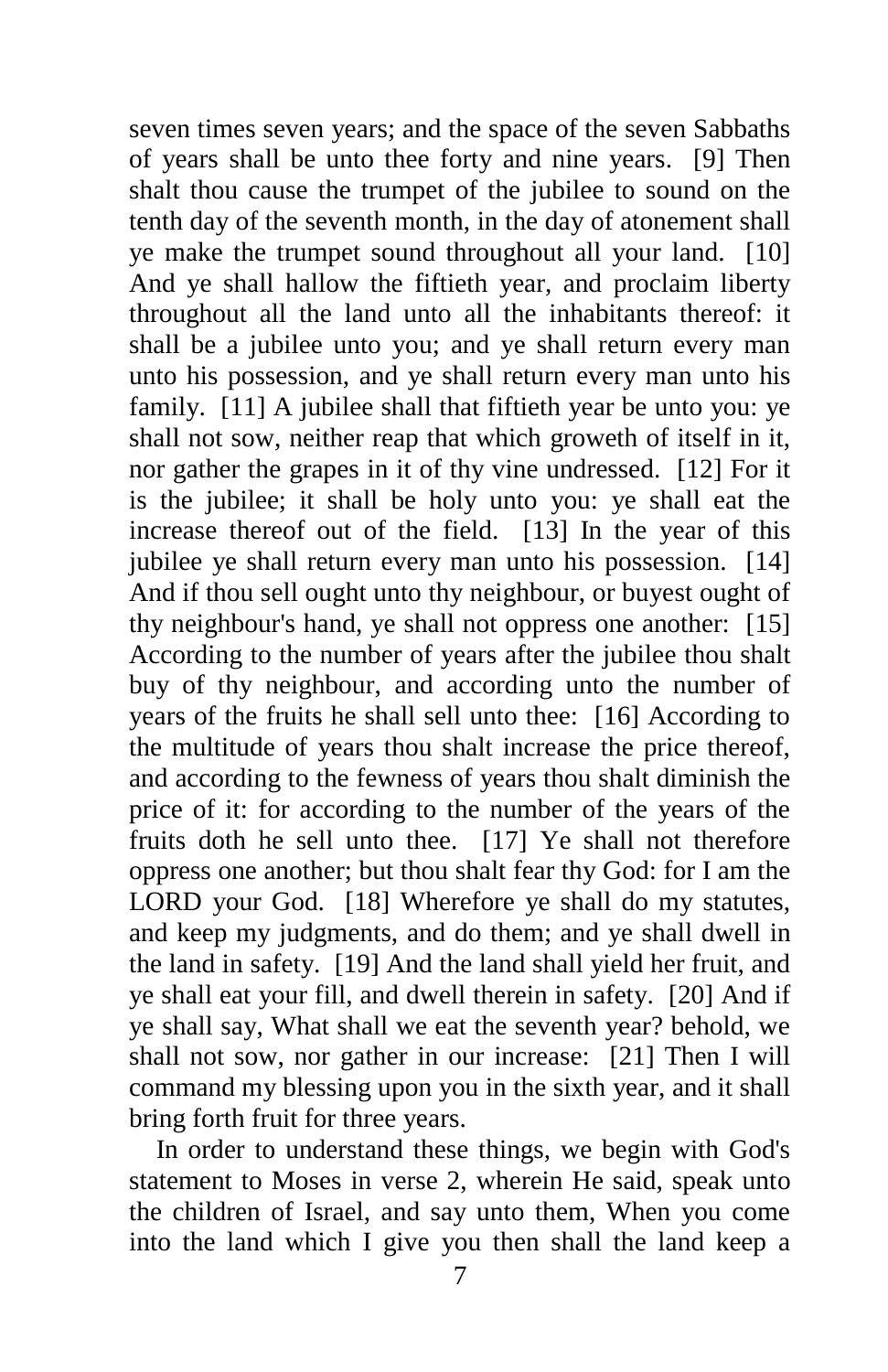Sabbath unto the Lord. Old Testament Israel's Promised Land was a type of our Promised Land, only theirs was a physical and ours is a spiritual Promised Land. Their Promised Land was in Canaan, our Promised Land is in Christ, to come to the measure of the stature of the fullness of Christ so that we are dwelling in all the attributes of Christ's nature and possessing all His powers. This is to possess our Promised Land.

When we have been born of the Spirit and are thereby come into Christ we have come into the land that God has given us. God says also unto us, when you come into the land which I give you then shall the land keep a Sabbath unto the Lord. He is not talking about any physical earth as in Canaan. He is talking about this earth which is ours in Christ, and it is to us that He says six years thou shalt sow thy field, but in the seventh year shall there be a Sabbath of rest unto the Lord. We shall do this seven times seven years for a space of forty-nine years and then we shall cause the trumpet of the jubilee to sound and enter into the fiftieth year, the year of jubilee.

 Now in order to understand how these types and shadows find their spiritual fulfillments in us, we need to first understand what the true Sabbath day is. Our Seventh Day Adventist brethren in the church today still think the true Sabbath day is Saturday, the seventh day of the week, as did Israel for two thousand years. That is not the true Sabbath day, but only the figure or symbol of the true. In Genesis, Chapter 2, verse 3, the Bible says, and God blessed the Sabbath day and sanctified it because that in it He had rested from all His work. Our dear Adventist still think the seventh day that God blessed and sanctified is Saturday, the seventh day of the week, the weekly Sabbath that Old Testament Israel kept for two thousand years. Again we say that is not the true Sabbath day God sanctified and blessed and made holy, it is only a figure or symbol of the true Sabbath, the true day of rest, for the word Sabbath means rest.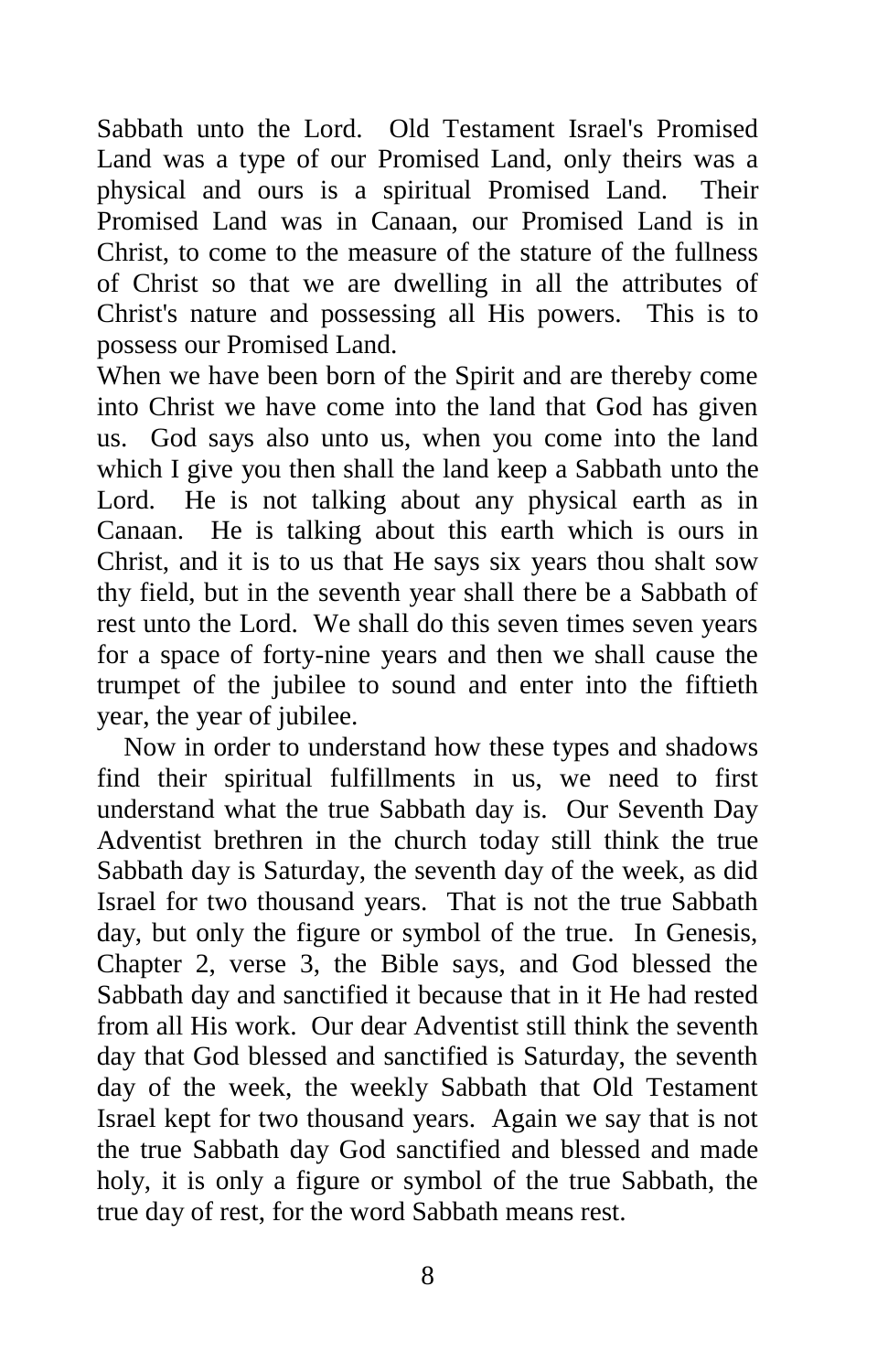In order to fully understand these things, we need to first understand, that the Genesis creation in which God created the earth and the old creation man in six days and rested in the seventh day, is not the true creation that God purposed to bring forth in the earth. It is only the type creation. The Bible reveals that in God's great plan and purpose, He purposed to bring forth pure creations in the earth, the old Adam creation and the new Adam creation.

 The old Adam creation begins in Genesis with the first birth, the physical birth. The new Adam creation begins in the gospels with the coming of Jesus and the second birth, the new birth, born-again of the Spirit of God. The Bible says the first Adam is of the earth earthy, but the second Adam is the Lord from heaven. It doesn't mean the Lord in heaven, it means the Lord having come down from heaven and indwelling His many-membered body by the Spirit -- we are that second Adam.

 Too many of God's people have overlooked the word regeneration in the New Testament. In Matthew 19:28 Jesus said one day to His twelve apostles, Ye are they which have followed me in the regeneration. Regeneration means recreation. To generate is to create and to regenerate is to recreate, therefore this revealed that Jesus came to bring forth a new creation in the earth. Thus when He said to His twelve apostles, ye are they which have followed me in the regeneration, He meant that they were the first twelve members of the new creation that Jesus came to bring forth in the earth, the second Adam creation. The first Adam man had a physical birth; therefore he is a physical fleshy man. The second Adam man has had a spiritual birth; therefore he is supposed to be a spiritual man. The first Adam had a natural birth into a natural life, using the natural provisions that God has made for the natural man, the doctors, the medicines, and all the natural laws and scientific physical laws of nature. The second Adam man of the new creation, has had a supernatural birth, there he is supposed to have a supernatural life not using the natural provisions for the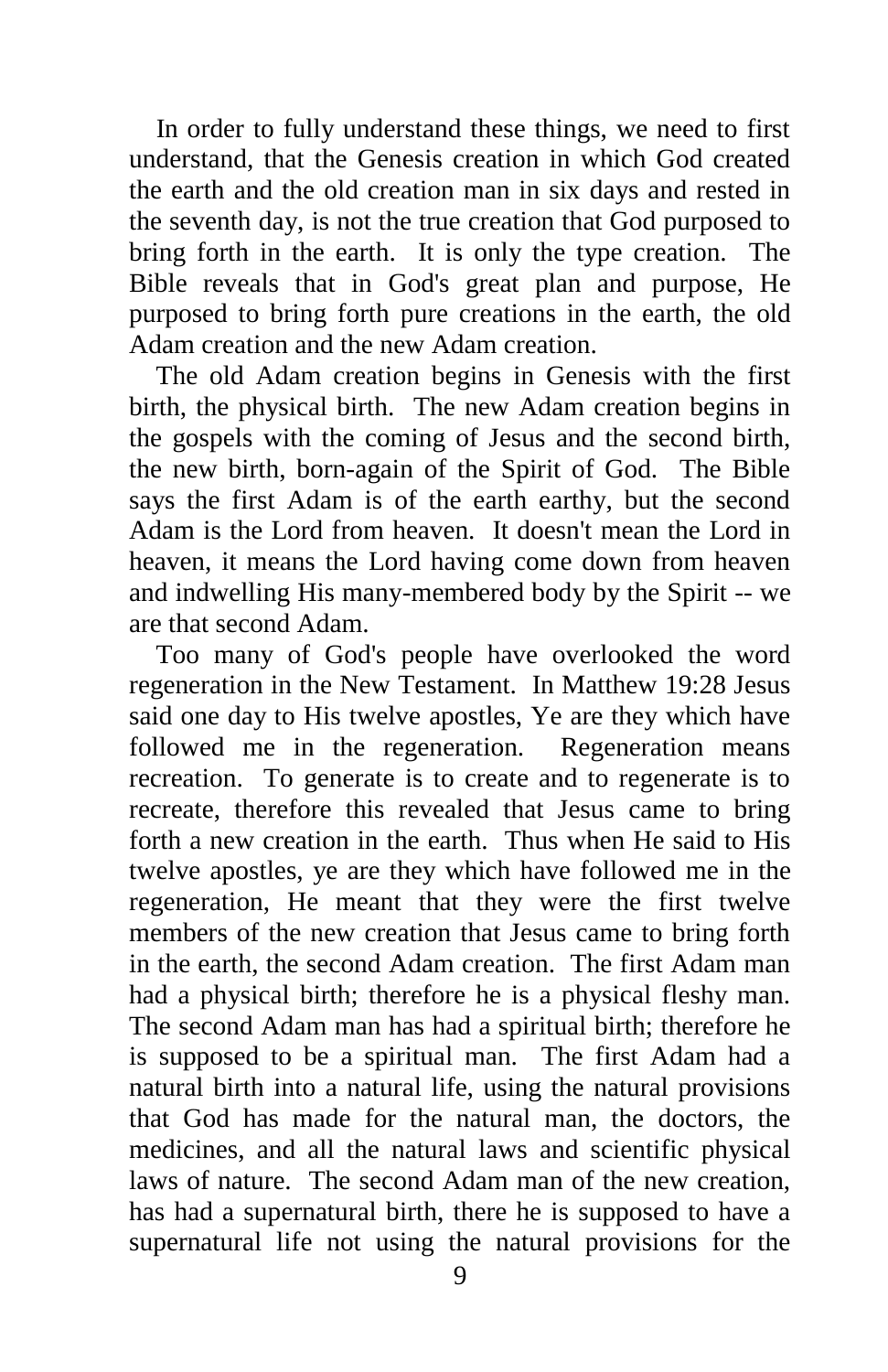natural man, but using supernatural provisions of God for the supernatural man of the new creation, the five supernatural spirit ministries and the nine supernatural spirit gifts to have new creation life. He is not the old Adam, he is the new Adam. He is not the old creation man; He is the new creation man. He is not the natural man, he is the supernatural man, he is not the first Adam, He is the Lord from heaven. just as there were seven literal days in which God brought forth the old creation man, so are there seven millennial days, or seven one thousand year days (as Peter said, a day is as a thousand years with the Lord) in God's great redemptive plan of Christ in which He is bringing forth the new creation man. The seven literal days of the Genesis creation in which God brought forth the old creation man are in every aspect, only a type and shadow of the seven millennial days, the seven one thousand year days, in God's great redemptive plan in Christ in which He is bringing forth the new creation man.

 When we study the seven literal days of the Genesis creation, we see how in their every aspect, they are but a type of the seven millennial days in God's redemptive plan to bring forth the new creation man.

Let us see how this is so. The first four days of the Genesis creation God spent in preparing the environment to bring forth the old creation man, but He didn't bring him forth yet. He only brought him forth in the sixth day. He spent the first four days dividing up the firmaments, bringing forth partial light and getting the environment of the earth prepared to bring forth the old creation man. In the fifth day He brought forth life in the Genesis creation. He brought forth animal life and the fowls of the air and the fishes of the sea. In the sixth day He brought forth the old creation man, then, in the seventh day He rested. When it says in the seventh day He rested, it doesn't mean that God was physically tired, for God doesn't exist in a physical form, neither does He get physically tired. He is omnipresent spirit which fills the whole universe, but in its original meaning, when the Bible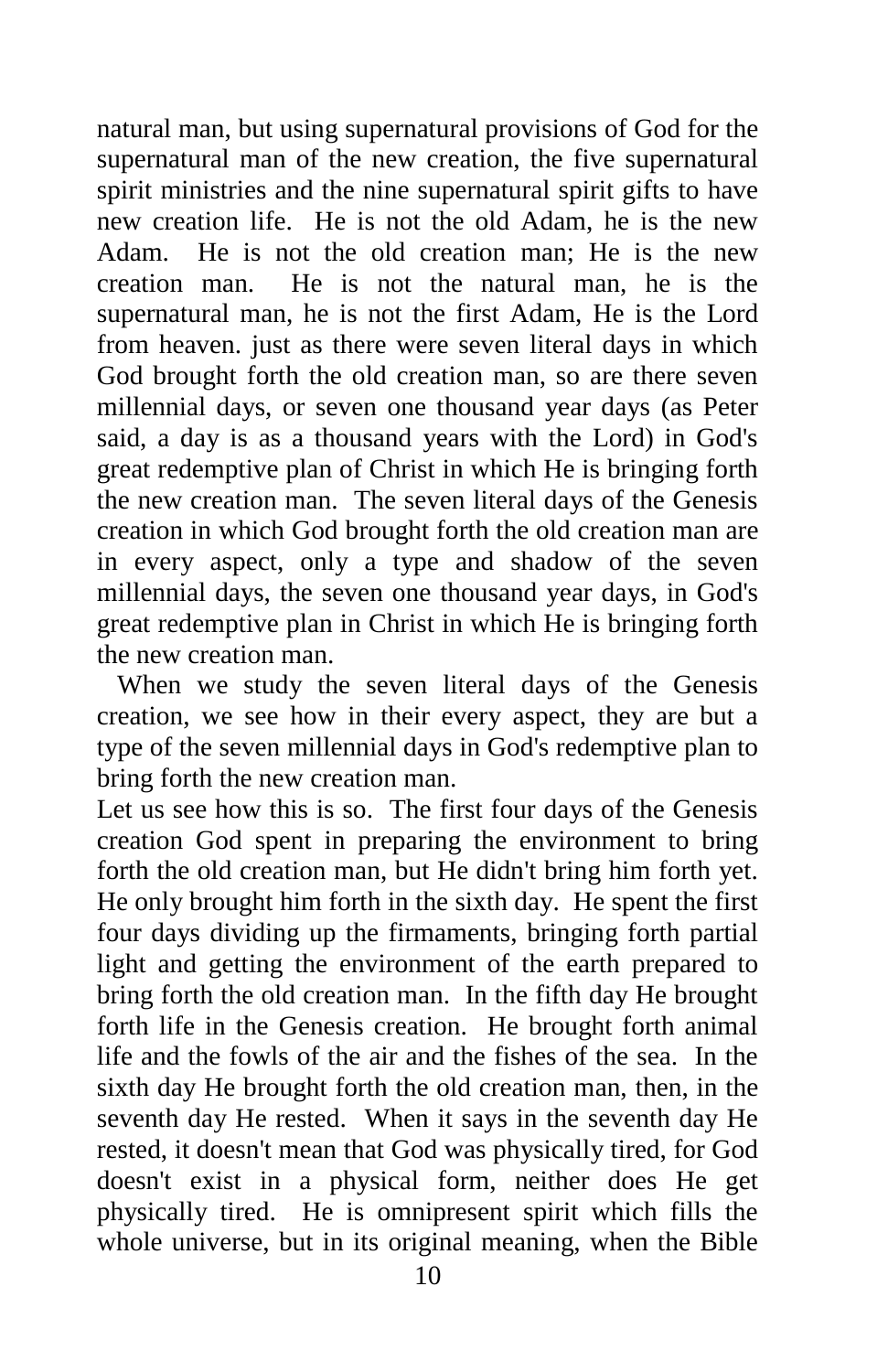says He rested from all His works, it only means He ceased from all His works because He was finished.

 Now when we compare these seven days with the seven millennial days in God's great redemptive plan in Christ we find that they are a perfect type. The first four millennial days, the first four one thousand year days, from Adam to the coming of Jesus, we find that God also spent them preparing the environment in the earth to bring forth the new creation man.

 Just as in the first four days of Genesis He spent them dividing the firmaments and bringing forth partial light, so in the first four millennial days, the first four one thousand year days, He spent them dividing the firmaments, dividing flesh from spirit, and through Moses and the children of Israel, and the revelation of the law, He brought forth partial light in the earth. Thus on the first four millennial days He prepared the environment in the earth to bring forth a new creation man. In the fifth day, He brought forth life, for it was in the beginning of the fifth millennial day, the fifth thousand year, that Jesus came, and the Bible says in Him was life and that life was the light of man. Not man life, but God life, not old Adam life, but new Adam life, not old creation life, but new creation life, not natural life, but supernatural life, was brought forth by God in the fifth day when Jesus came. Now we have gone through almost two thousand years since Jesus came.

 We have gone through the fifth millennial day, and are drawing toward the close of the sixth one thousand year day, the sixth millennial day, and that God life that Jesus brought into the world has been working in the earth and forming a many-membered body. Now we have only about fifteen more years, to the end of this century, which is the end of this millennium, which is the end of the sixth day, for our scientists tell us that our western calendar is incorrect. It has lost almost twenty years. The Eastern calendar, the Chinese and those in the East's years, is more correct. It reveals that we have only approximately fifteen more years until the end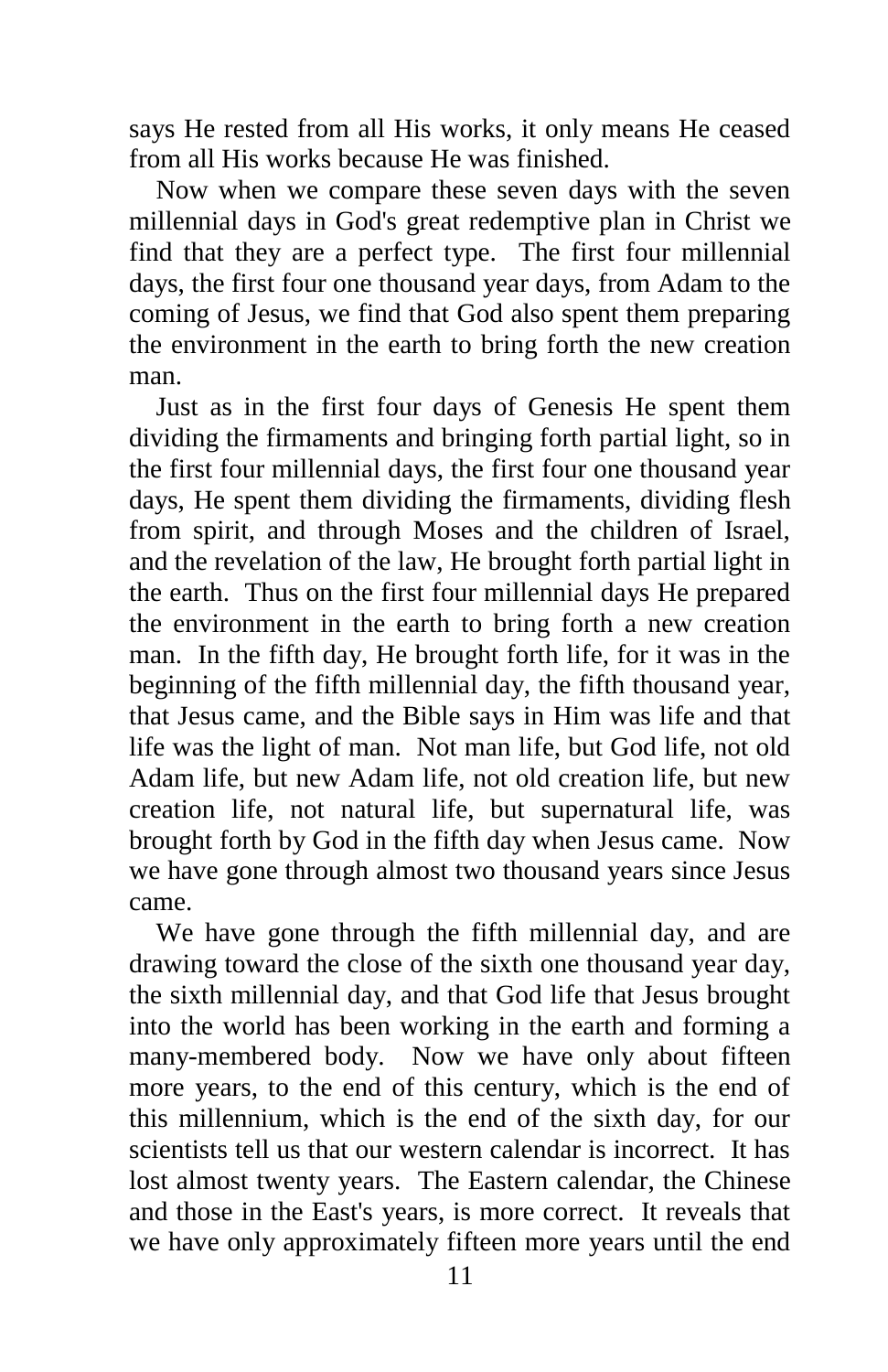of this century, which is the end of the sixth millennial day since Adam. And just as surely as God in the Genesis creation brought forth the old creation man and he was manifested in the sixth day, so in this great new creation day God in the end of this sixth day is going to bring forth His new creation man, and He is going to be manifested. That is why all over the world today the saints of God are hearing a message of the manifestation of the sons of God.

 That is why all over the world God's sons are hearing a message of, Let Us Go On To Perfection. We are coming to the close of the sixth millennial day in God's great redemptive plan in Christ. It is time for God's new creation man to appear, then we shall enter into the seventh day, the seventh millennial day, the day of the millennial reign of Christ in the earth. God is going to rest, we are going to rest, everybody's going to rest. Why? Because we're finished. The apostle Paul said in Hebrews 4, he that is entered into God's rest has ceased from all his works even as God did from his in Genesis 2. This seventh millennial day, this seventh one thousand year day of the millennial reign of Christ is the true Sabbath day. This is the true day of rest, of which the Old Testament seventh day of the week was only a figure and a symbol. This seventh millennial day in God's great redemptive plan in Christ, in which we will enter into our Sabbath rest, is the true day that God was talking about in Genesis 2:3 when it says, God blessed the seventh day and sanctified it and made it holy. It is the true seventh day Sabbath, of which the seventh day of the week, Saturday, was but a figure, a type and a symbol. There are six other Sabbath rests that must be fulfilled in our lives before we enter into the seventh day Sabbath rest, the seventh millennial day rest.

These six other Sabbaths or Sabbath rests are revealed to us in the six feasts in Israel's religious year that had to be kept before they entered into their seventh feast, the Feast of Tabernacles, which is a type of the seventh millennial day rest. These six other feasts were the Feast of the Passover,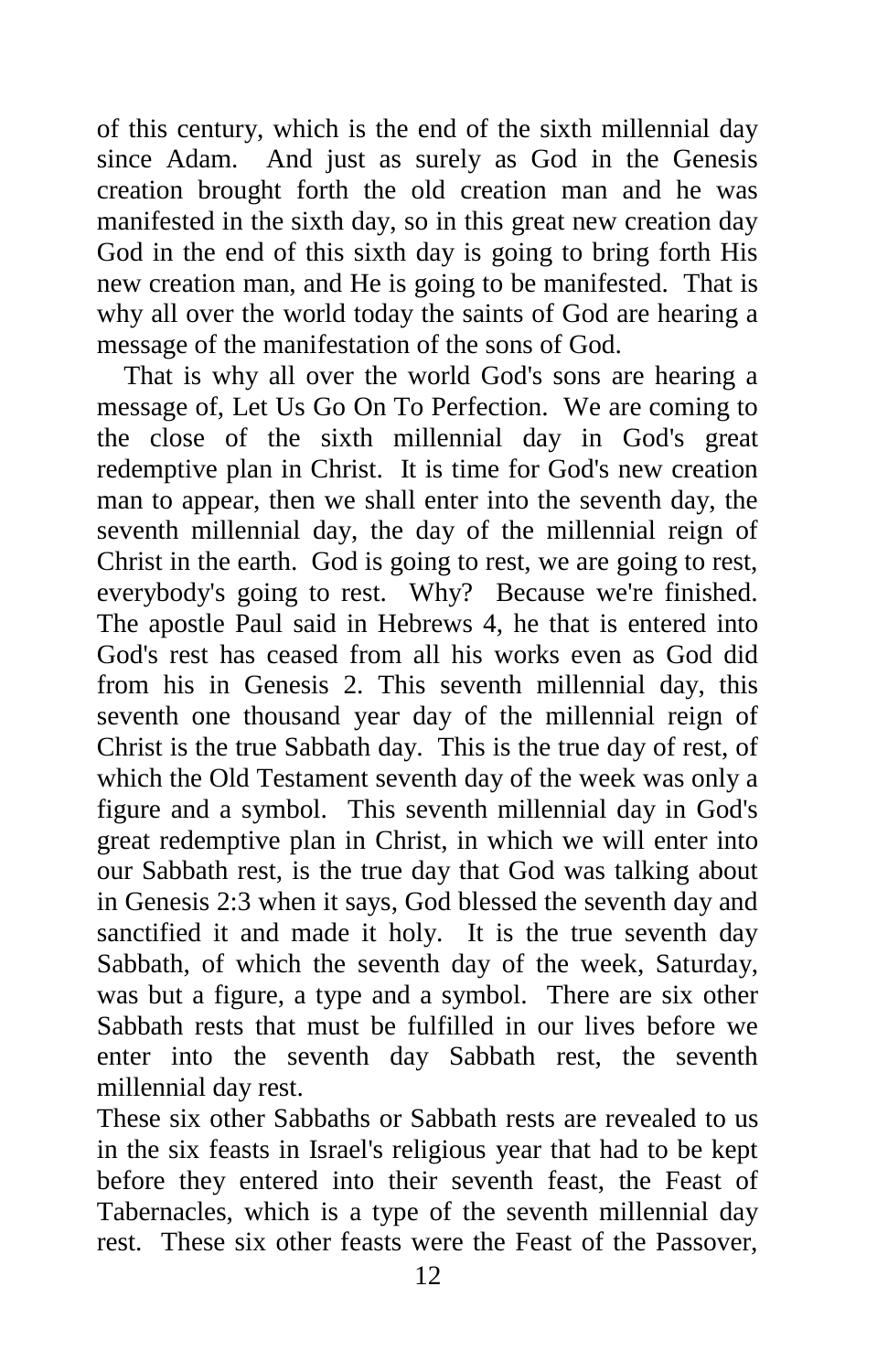the Feast of Unleavened Bread, the Feast of First fruits, all in the first month. Then in the third month the fourth feast, the Feast of Pentecost, then in the seventh, the last three feasts, the Feast of Trumpets, the Feast of Atonement, and then the great seventh feast which is a type of the seventh day Sabbath rest, the Feast of Tabernacles.

 These were the seven Sabbath feasts of the Lord. The reason they were called feasts, is because they were a type of the seven great feasts of the Lord in this New Testament dispensation, in which the Spirit of God feeds us on the truths of Jesus. By which eating these truths and taking them into our inner being, we will be able to enter progressively into each one of these Sabbath rests, of which the seven Sabbath feasts of Israel are a type, until finally we enter into the big rest, the seventh day Sabbath rest, by which the seventh feast, the Feast of Tabernacles is a type.

 Therefore these seven Sabbath feasts are a type of the seven Sabbath rests for the land, the seventh year Sabbath rest that God commanded Old Testament Israel to keep for the land in Leviticus 25. Just as God commanded Old Testament Israel to sow their land for six years, and then give the land its seventh year rest, so we are to sow our land for six years by sowing in ourselves the seed of the Word of God, the truths of each one of these Sabbath feasts. When we have worked into our land during the six days of sowing the Word of God, the truths that are in each one of Israel's seven Sabbath feasts, and they have become a part of our lives and are bringing forth their fruits, then we are to give the land its seventh year rest after each period of sowing, that is, enter into the rest that the truths of that particular feast bring us into. Six is only a typical number of works, or of man, or of labor, but seven is the number of rest.

 The six days in which Israel sowed their fields, were only a type of the total period of time it takes us to sow in ourselves, the seed of the Word of God, that has to do with each feast until the truth of that feast is worked in us, and then give the land, our land, its seventh year rest. That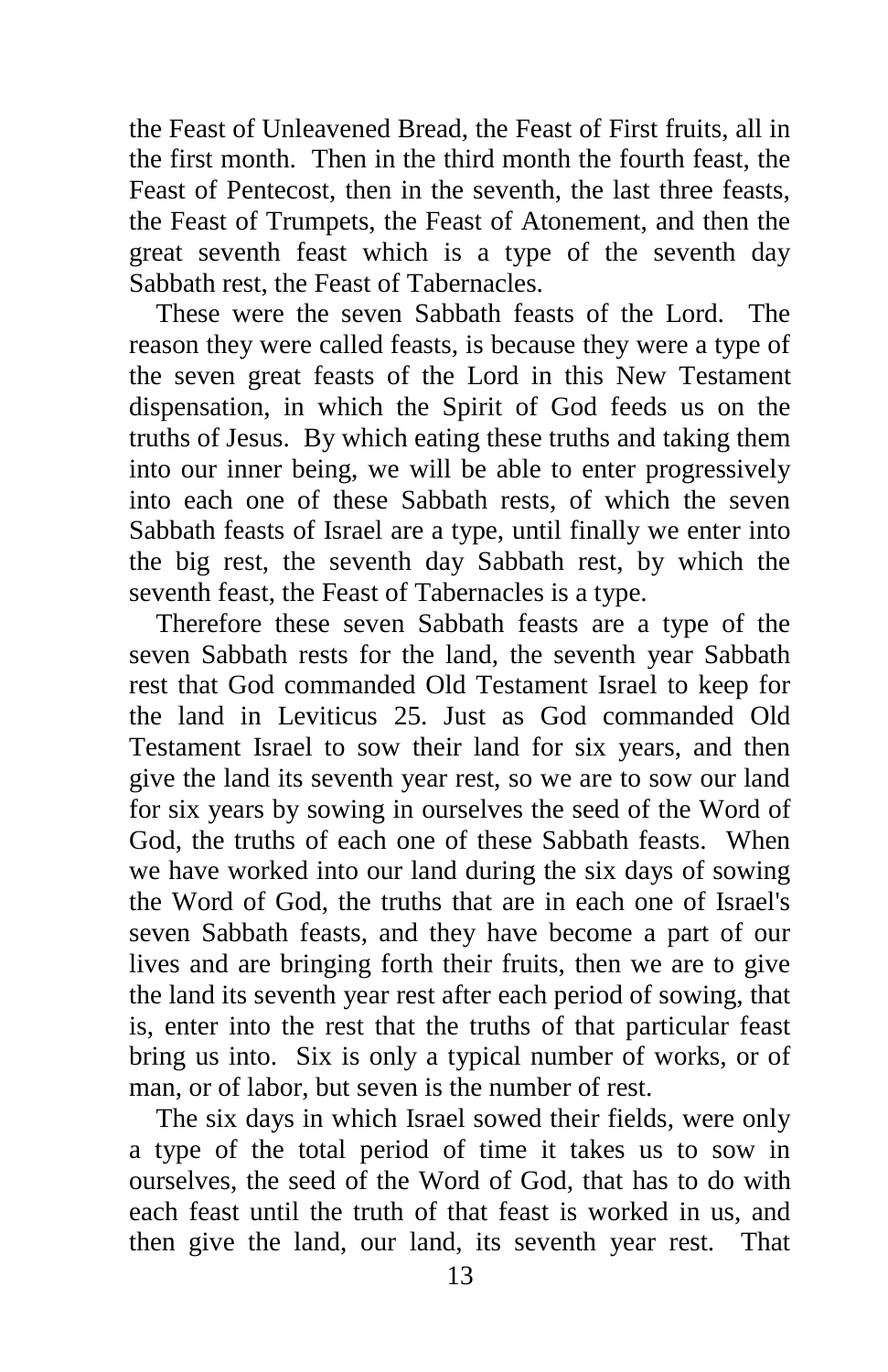seventh year rest speaks of a complete rest, a continual rest that particular feast provides. This we must do seven times until we have entered into all the seven Sabbath rests of God, that the seven Sabbath feasts of Israel typify, then we will enter into the heavenly rest, that eternal rest of God forever.

 These are our seven Sabbath year rests for the land. These are our seven Sabbath days. Just as Israel under the old covenant failed to keep the covenant and give the land its rest every seventh year, and therefore went into captivity, so we under the new covenant in nineteen hundred years of Christianity have failed to keep the covenant and one by one enter into each one of our Sabbath rests, and give the land its rest every seventh year. It is for this reason that we have been down in eighteen hundred years of captivity to Babylon. Therefore it is time for us to renew our covenant with our God. It is time for us also to begin to leave the seventh year and the exaction of every debt. The seven Sabbath feasts of Israel, which are the seven rests of God that we are to enter into, are our Sabbath days. We've been continually breaking our Sabbath, just as Israel continually broke their Sabbath, and just as Israel failed to keep the Sabbath day and honor it as God desired, we failed to keep our Sabbath days and honor them as God so desires.

 Many hundreds of years have passed and we are still working, striving, and laboring in the areas in our life, which truths in each one of these feasts should long since have brought us into rest. As Israel worked on their Sabbath when they should have been resting, so we have been working on our Sabbaths when we should have been resting. When we long since should have sowed the land for six years with the truth which each one of these Sabbath feasts of Israel covers, and entered into our Sabbath day of rest in that area, giving the land its seventh year rest, we are still working, striving, and laboring in those areas. Just as Israel polluted God's Sabbath, so we are still polluting God's Sabbath days.

 In order that you might understand this let me explain to you the meaning of each one of Israel's Sabbath feasts and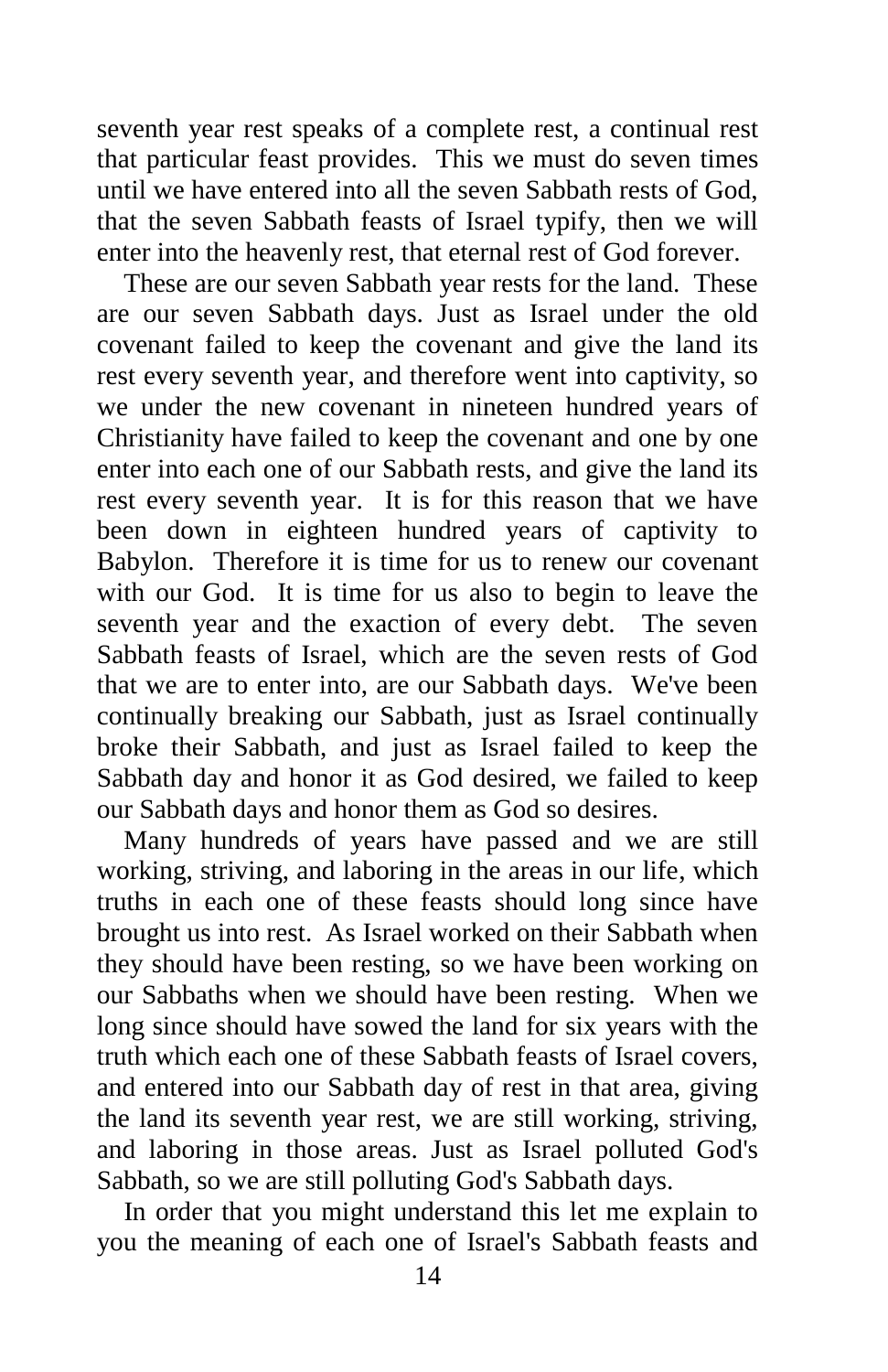the spiritual fulfillment that must be brought forth in us, then you will see how we have been breaking God's Sabbaths how we have been polluting God's Sabbaths.

 The first Sabbath feast in Israel's religious year was the Feast of the Passover, where each year on the Day of Atonement the Passover lamb was slain as an atonement for their sins. This speaks to us of the salvation truth, the truth that our slain lamb Jesus, in shedding His blood on Calvary's cross has once and for all and forever atoned for our sins. Therefore, whereas all of God's people who name the name of Christ should long since have sown their land, or sown into their very being, the truths of God's Word concerning the atoning work of Jesus until it is worked in them and become a very part of their lives and then given the land its seventh year rest forever from any fear or concern over their soul's salvation. Yet so many of them still have to have the preacher come around about every three weeks and convince them that they are still saved.

 Many Pentecostal people are frightened to death that they will lose their salvation if they miss church three weeks in a row. Many go in and out losing it every few weeks and then strive to get it back again. Many in the land who name the name of Jesus don't even believe that they can have an assurance of their salvation on this side of the veil, and teach a doctrine that they must always be striving and laboring, hoping that they will be saved someday. They are always working when they should be resting in their salvation, therefore they are working on God's Sabbath days. They are polluting God's Sabbaths when they should have long since sown their land for six years, or the total length of time it takes to work in them the truth that Jesus' atoning blood atoned for their sins once and for all and forever, and given the land its Sabbath rest. They are still working, they are still striving, they are still laboring. In doing so they are polluting God's Sabbath.

 Dear friend, as long as there is one ounce of fear in you who have accepted the blood of Jesus, concerning your soul's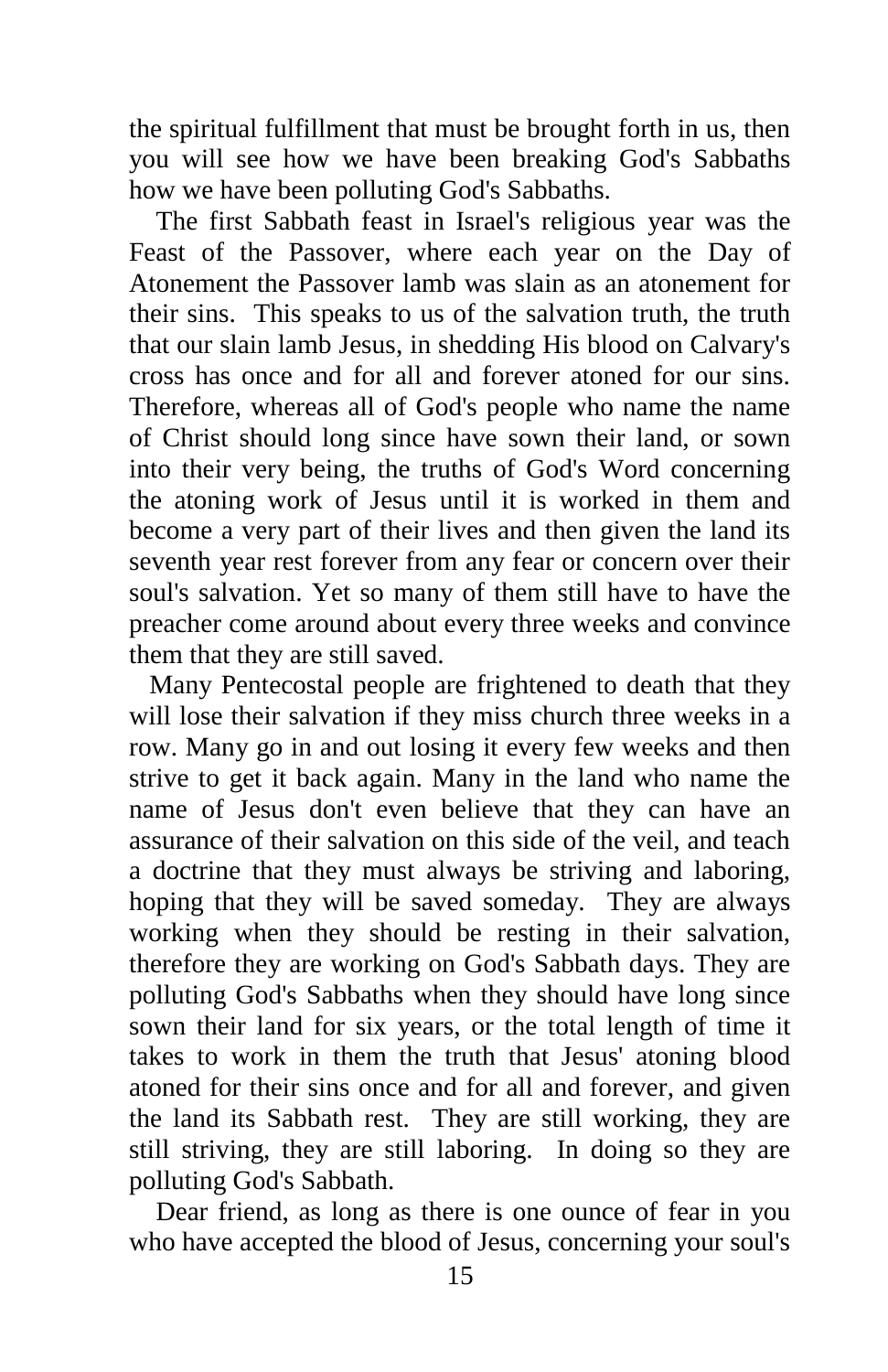salvation, you are still working, you are still striving, you are still laboring, when you should be resting, you are polluting God's Sabbath. If the demons of hell can inject one ounce of doubt into you after you have accepted the blood of Jesus, concerning your soul's salvation, you are still striving, you are still working, you are still laboring, you are polluting God's Sabbath. You should sow your land for six years with the glorious truth that the atoning blood of Jesus has sealed your salvation before God once and for all and forever, until this truth is worked in you and becomes a part of your life, and is bringing forth its fruits in your life. Then you should give the land its seven year rest and go on to the next feast. Dear ones you can be sure that this writer has long since given his land its seventh year rest in this area. There may be others of the seven Sabbath days that this writer is still breaking, but certainly not this one.

 We have a great division in the Body of Christ concerning the question of eternal security today. We would never spend one moment arguing or debating this question with any of God's precious saints. Let it be known to all men everywhere this writer is eternally secure. For he has long since sown his land with the glorious seed of the Word of God, that the atoning blood of Jesus sealed his salvation once and for all and forever, and has given the land its seventh year rest. Long ago God spoke to my heart a pure revelation, that if eternal security is the truth of God, it is true whether God's children believe it or not. If eternal security is the truth of God, God's children are eternally secure whether they believe it or not. There is no necessity for me to argue with them trying to convince them of it. If eternal security is not a truth of God all my arguing and debating could not make it so. I have sown my land for six years with the glorious truth, the seed of God's Word, that the blood of Jesus atones for my sins and seals my salvation once and for all and forever and I have given the land its seventh year rest and I don't intend to pollute or break that Sabbath any longer.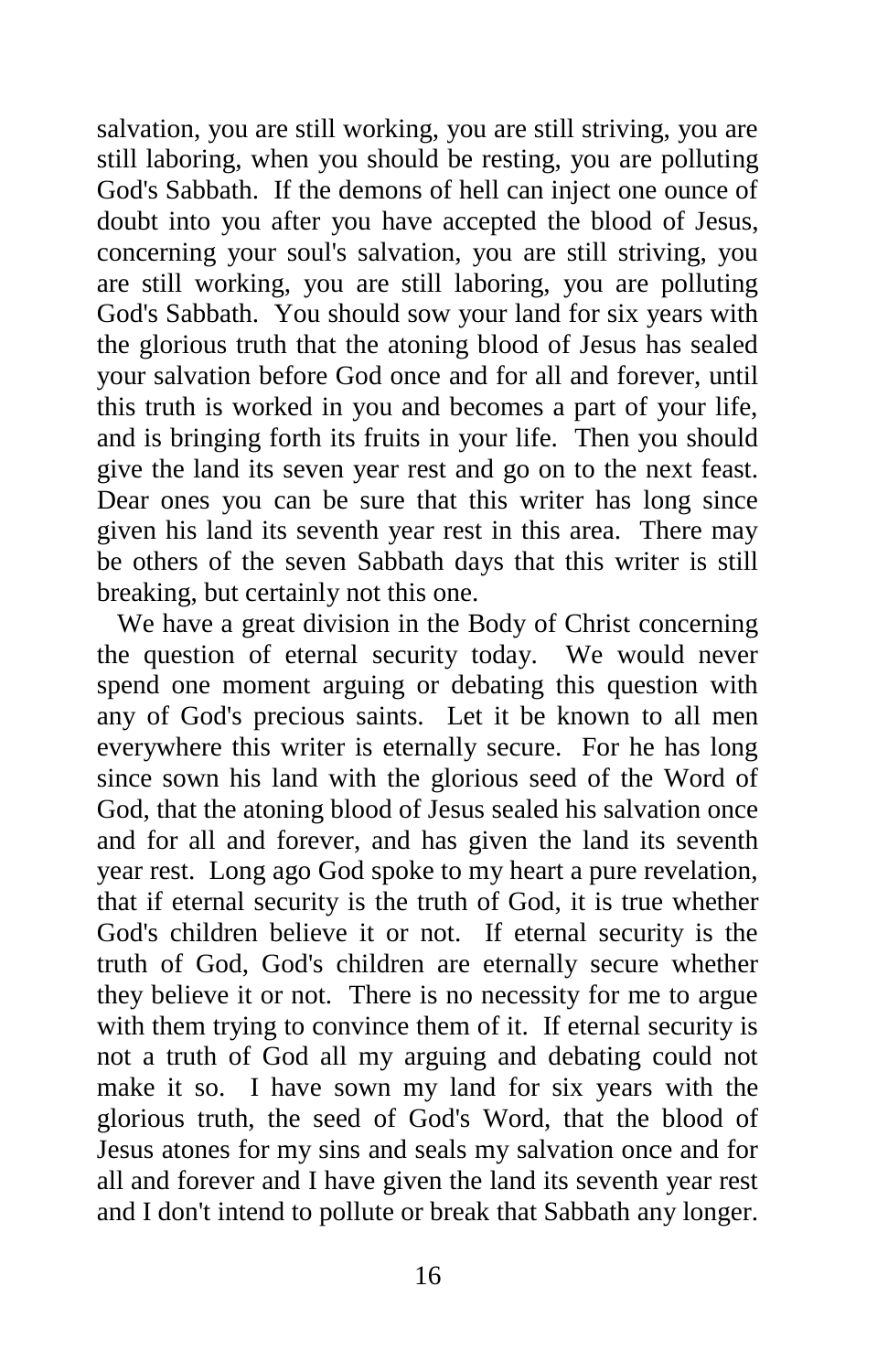It's rather like a sign I saw on the bumper of someone's automobile which read, "My God's alive, sorry about yours."

 This writer can say to angels and devils and all men, I'm eternally secure, if you are not I am sorry about you, but I have already sown my land with these glorious truths for six years, for a total length of time it has taken to walk in this land, the glorious atoning truth of Jesus, and given the land its seventh year rest. Therefore I am free to go on and begin sowing the land with the seed of God's word concerning the second feast of Israel, the Feast of Unleavened Bread.

 The truths contained in this feast of Israel are to give us rest from fear of false doctrine. For you see, this second feast in Israel's religious year, the Feast of Unleavened Bread, began immediately the next day after the Feast of Passover, in which they had eaten their Passover lamb. The very next day after the Passover lamb was eaten, the Feast of Unleavened Bread began, wherein for seven days Israel ate bread with no leaven in it. For seven days they had no leaven in their houses. Leaven in the Old Testament was of course yeast. It was a type of sin, or more correctly error, or false teaching which causes sin. For all sin is only the manifestation of error, or false teaching or false doctrine which is projected into us by Satan and his emissaries. Just as when we put a little bit of yeast in a lump of bread dough, it permeates every portion of that bread dough, the little error, false teaching, false doctrine, which leads to the manifestation of sin, gets into our lives it permeates every portion of our being and changes our nature, so that we begin to puff up, and move into that sin which is the parent of all sins, pride. The Feast of Unleavened Bread is given to us by God that we might have rest from these things.

 For nineteen hundred years ago when Jesus our Passover lamb was slain, He ascended to the right hand of the Father. Acts 2 says, being exalted at the right hand of the Father, he received the promise of the Holy Spirit. He sent forth His Spirit to indwell us, teach us all things, and lead us into all truth, that is, to give us the pure bread of the Word of God,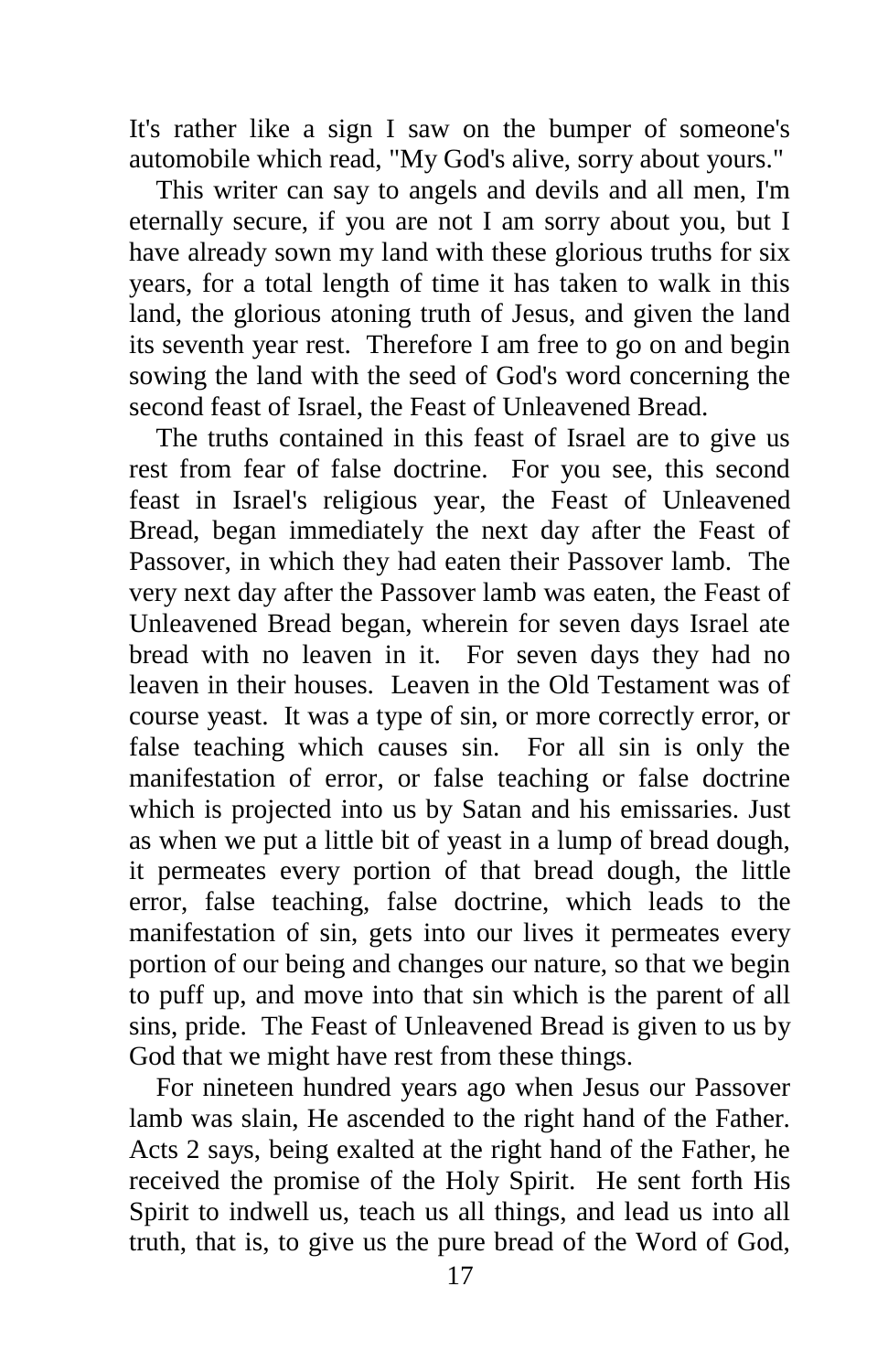the pure truth of Christ in God's redemptive plan in Christ, with no leaven in it. Just as old Israel the day after they ate their Passover lamb began their Feast of Unleavened Bread for seven days, so immediately after we accept Jesus and by faith take into us Christ, our Passover lamb, His Spirit indwells us and begins a seven day period, which is only a type of the total length of time in which He is there to teach us all things and lead us into all truth. Therefore give us pure bread, unleavened bread with no leaven in it. Hallelujah! This is our Feast of Unleavened Bread. This is our rest from fear of error and false doctrine. So many of God's children are so afraid they are going to receive false doctrine, that if Jesus came by and preached them a sermon they would be afraid to receive it. We have an anointing abiding in us. The Spirit of Christ indwelled us the day after we accepted our Passover lamb, to teach us all things and to lead us into all truth. He is there to purge all the error and all the leaven out of everything that we take into us. Just as there is a mechanism in the human body which separates and purges out all the elements in food we eat that will not minister life to the cells of our human body, and sends them out in the draught, so there is a mechanism in the Body of Christ, the anointing that abideth in us, that purges out and separates all of the preaching and doctrine which we absorb into us that which will not minister the new creation life of Christ to us and sends it out into the draught.

 Jesus said they that believe on me, if they drink any deadly thing it shall not hurt them. Therefore it is time for us to cease laboring and striving and worrying over this matter. It is time for us to sow our land with the precious seed of God's truth that God in our Feast of Unleavened Bread has provided for us, a rest from fear of false doctrine and false teaching. Yea, to sow our land with these great truths until it has been worked in us and is bringing forth its great truths and we can listen to our brother's convictions even though it may be error. Without fear, still loving him, still keeping precious union with him in the Spirit knowing that even that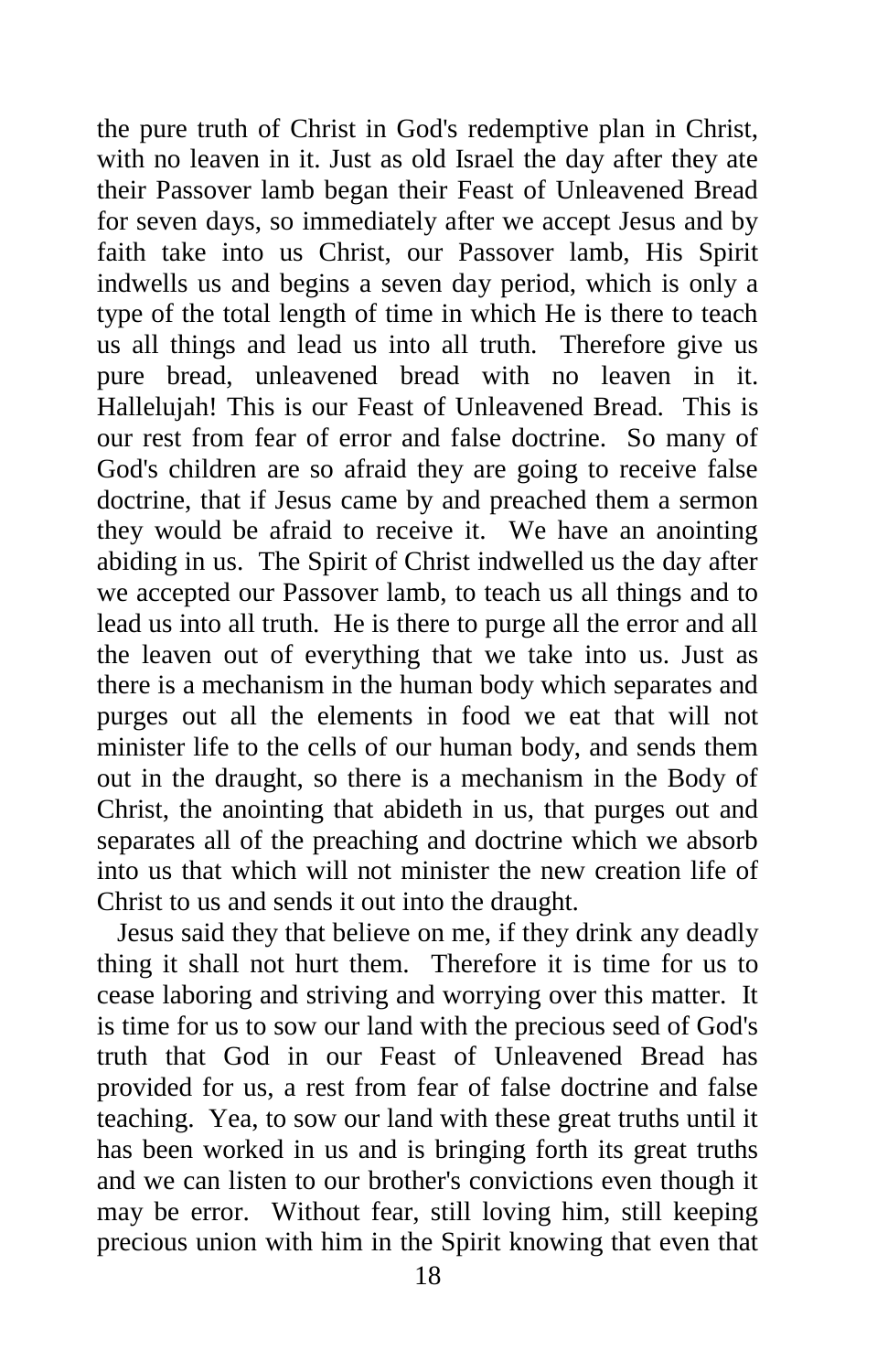will be a Feast of Unleavened Bread to us, because of the anointing that abideth in us will purge out the leaven and send it out in the draught and use that which is good to feed our souls, and minister the life of Christ to us.

 One may say, "Oh, but there are many that do get deceived by false doctrine." Well this is true, but only those who desire to be deceived. Only those who want something other than the pure perfect will of God for them will ever get deceived. Only those who want the desires of their own heart instead of the perfect will of God will ever get deceived. God will allow seducing spirits to come in and give them strong delusions that they may believe a lie and be damned. Those who desire only the will of God for their lives, the anointing that abideth in them will purge out and separate all that does not minister the new creation life of Christ to their being, and send it out into the draught.

 There is a scripture in John 7:17 in the words of Jesus which saith, he that willeth to do his will shall know of the doctrine whether it be of God or not. Those who will to do only the will of God will always know whether it be of God or not. Those who will to do only the will of God will always know whether the teaching be of God or not, for the anointing that abideth in them will purge out the leaven and allow their being to feast only on unleavened bread, and they shall have their seven day Feast of Unleavened Bread. Therefore God's people who are still laboring and striving, and fearing, and worrying over this question are working on God's Sabbath day. They are polluting the Sabbath when they should have long since sown their land with the seed of truth, that God has provided a means of rest for them in the Feast of Unleavened Bread and until these great truths are worked in them and they have given the land its seven year rest, and gone on to the next Sabbath feast.

This next Sabbath feast, Sabbath rest that we must enter into is the most important of all. It is the one that just about all of God's people in the land are polluting. That is the Feast of First fruits. This Feast of the First fruits was kept in the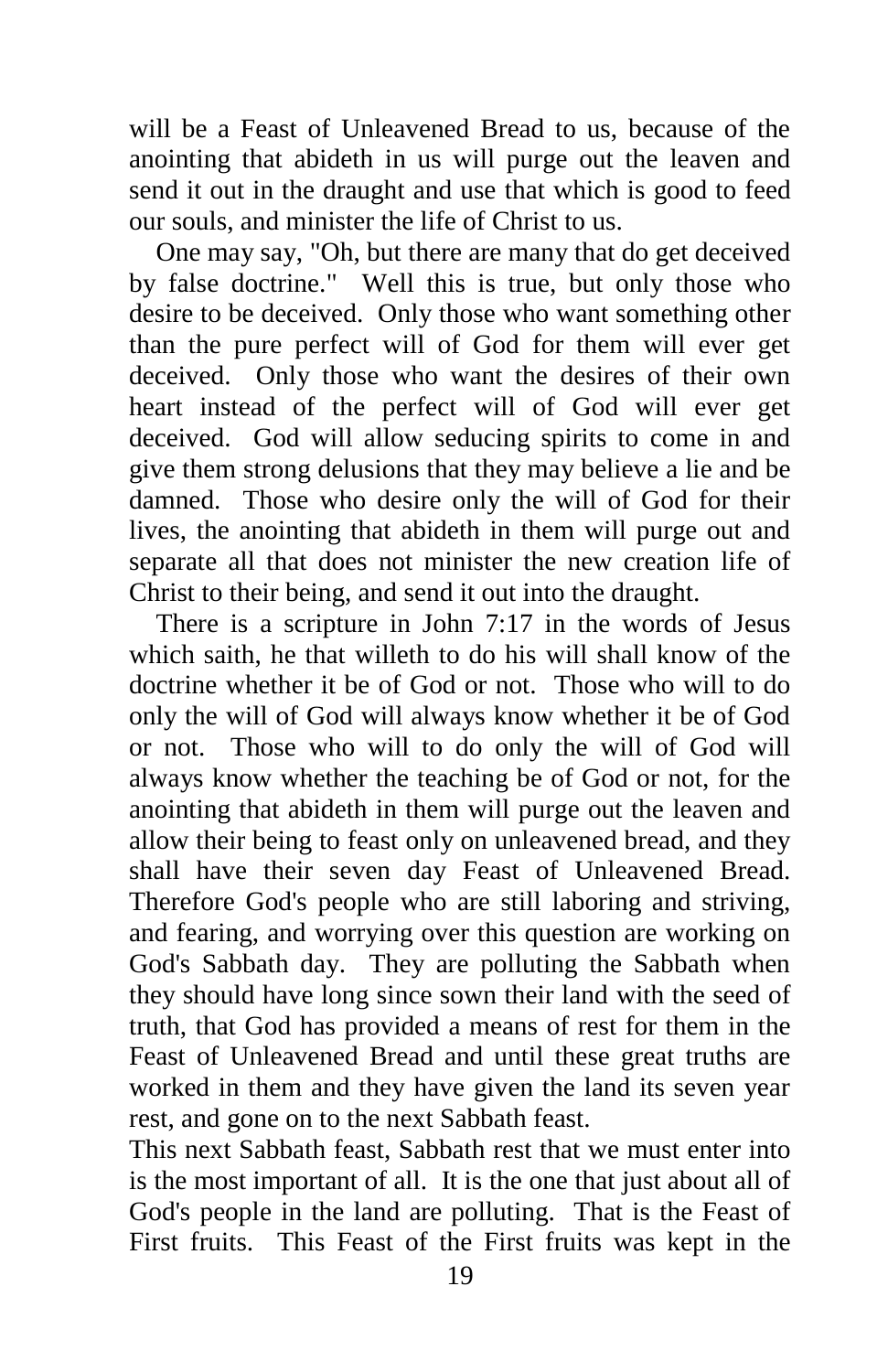beginning of Israel's harvest. In this feast they would take the very first sheaf of the wheat that ripened, and they would bring it and wave it before the Lord, as a wave offering, to be accepted for them, that they might then have God's power and blessing to bring in the rest of the harvest. The first first fruits sheaf of wheat that ripened first in Israel's harvest was only a type of Jesus' resurrection. For Jesus was the first fruit sheaf of all God's great harvest in the earth to ripen, to be perfected and to be resurrected from the dead. He is our first fruit sheaf that we wave before the Lord that we might be accepted in Him, that we might also have God's resurrection life and power to bring in the rest of the harvest. We do not have to wait till someday when we have been bodily resurrected to have resurrection life and resurrection power. We are already resurrected in Jesus our first fruits sheaf.

 This is why Ephesians 2:6 says we have been raised up together with Him and made to sit together with him in heavenly places, at the right hand of God. And Colossians 3:1 says if ye then be risen with Christ seek those things which are from above where Christ is seated at the right hand of God. We who are in Christ our first fruit sheaf are not only partakers of His death we are also partakers of His resurrection and in His ascension. Martha did not have this revelation when Jesus said to her, your brother shall rise again. And like many Christians today she wanted to project everything way out into some future day and she said, oh, yes I know that he shall rise again at the resurrection in the last day. And Jesus said, "Martha, I am the resurrection and the life. He that believeth on me, though he were dead yet shall he live. And he that liveth and believeth on me shall never die. Believeth thou this?"

 Most of God's people today are like Martha. They want to project resurrection life to someday far out in the future. To them also Jesus says, "I am the resurrection and the life and he that believeth on me though he were dead yet shall he live, and he that liveth and believeth on me shall never die."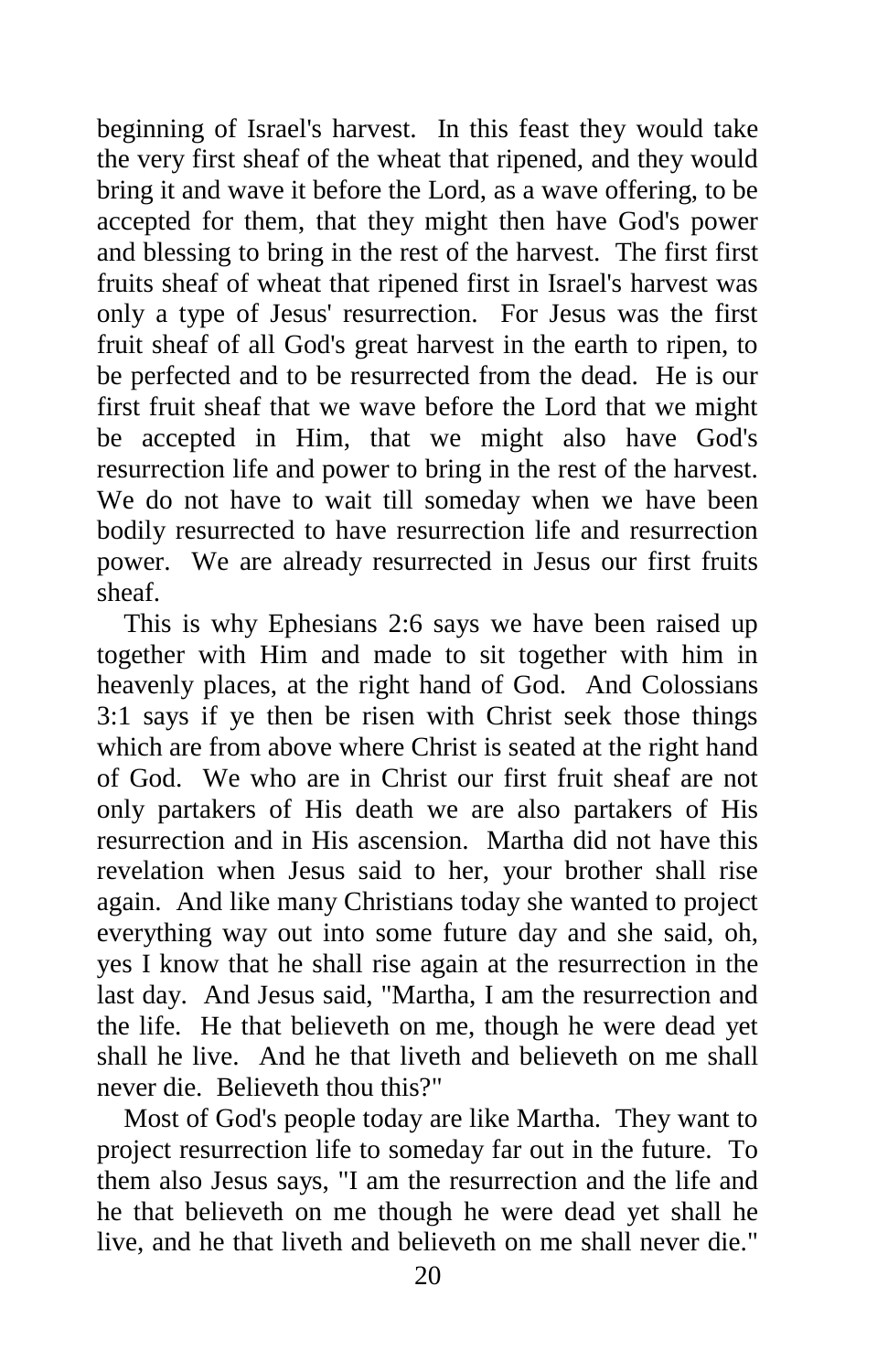Most of God's people have never understood these words of Jesus, because they fail to see that Jesus was speaking spiritually. He was speaking of a spiritual resurrection and spiritual life which is the only true kind of life there is. All physical life is only but the manifestation of the true spiritual life. Jesus here was making no reference whatsoever to the physical manifestations which we call life or death. He said I am the resurrection. When Jesus comes on the scene we have had the resurrection for He is our resurrection. When He enters into us we have been raised up from the dead. Ephesians 2 in God's Word says before we come to Christ we are dead in trespasses and sin. When we accept Jesus and He enters into us we are born again, and He begins to live in us. We have been resurrected just as He said to Martha, I am the resurrection.

 When we then grow up to the measure of the stature of the fullness of Christ as the final fruits of that spiritual resurrection which we've had, we'll be changed into a glorified body and the visible manifestation of that resurrection will be seen, though we won't be anymore resurrected than we were the day Jesus entered into us, and we were born again of the spirit, from being dead in trespasses and sins, and begin to live before God again. Resurrection is spiritual. It is only the final manifestation of that which is literal and visible.

 Thus when Jesus enters into us we have had our resurrection. When we grow up to the measure of the stature and are changed one day into His glorified likeness there will then come forth a visible manifestation of that resurrection we had when we were born again of the Spirit of God. Jesus went on to say to Martha, I am the life. What life? Resurrection life, of course. He is the resurrection life. When He has indwelled us, when we get saved, we have the life within us. We do not need to wait for our day far out in the future to have resurrection life and power. He who is resurrection life and power lives within. He who said, "I am the resurrection and the life", lives within us and therefore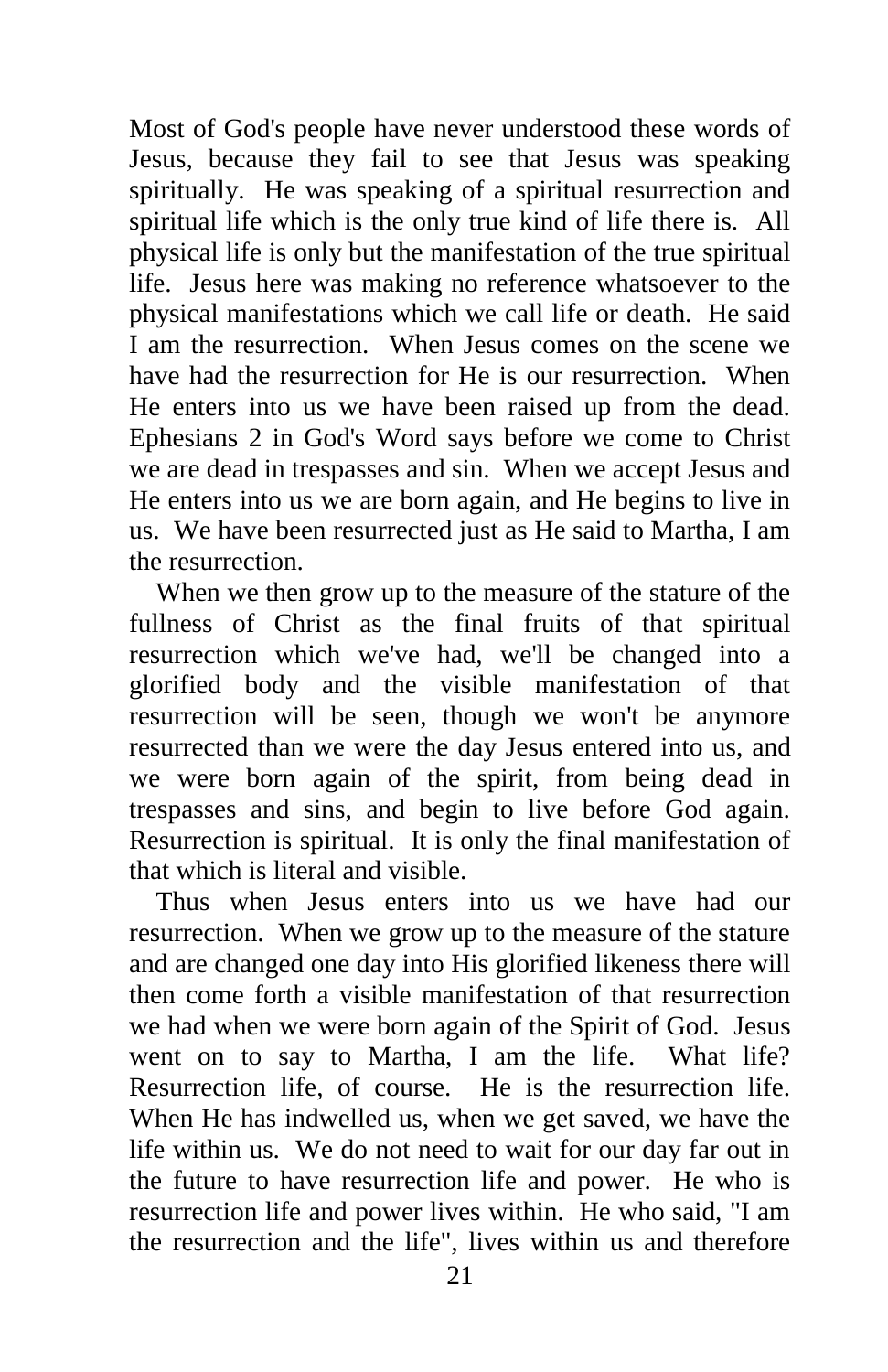we have the resurrection and the life within. We only need to yield to him and let it come forth, and come forth, and come forth, until it comes forth from within us in its fullness. Then corruptible will put on incorruptible and mortality will put on immortality then shall appear the visible and literal manifestation of it. Jesus went on to say to Martha, he that believeth on me though he were dead yet shall he live. Of course, He meant though he were dead in trespasses and sins before he believed on him, yet when he believes on Jesus he shall become alive again having been resurrected from his death in trespasses and sins. Then Jesus' last great statement to Martha was, "And he that liveth and believeth on me shall never die." Here Jesus says those that believe on Him shall never die, not someday after they have had a resurrection day, but after they have believed on Him they shall never die. For once we have believed on Jesus and He who is the resurrection and the life hath indwelled us, death hath no more power over us after that.

 It does not matter whether we are alive on this physical plain, or have gone on to the other side, we are alive forever more. For we are already resurrected in our first fruit sheaf, - Jesus, already raised up together with Him, and made to sit together with Him, at the right hand of God in the heavenly places in Christ Jesus. When God's people have sowed their land with this glorious feast of the Word of God six years, the total length of time that is required for the truth to be worked in their land, and bring forth its fruits in them, and give their land its seventh year rest, they will then once and for all and forever have rest from the fear of death. They will be keeping the Sabbath of first fruits, they will be no longer polluting and breaking this Sabbath. They will be once and for all and forever delivered from that bondage which Hebrews 2:15 says they have been subject to all their lifetime, that is, fear of death.

 Oh how we need to keep this Sabbath. Oh how we need to enter into this rest. Oh how we need to sow our land with this seed for its six years and then give the land its seventh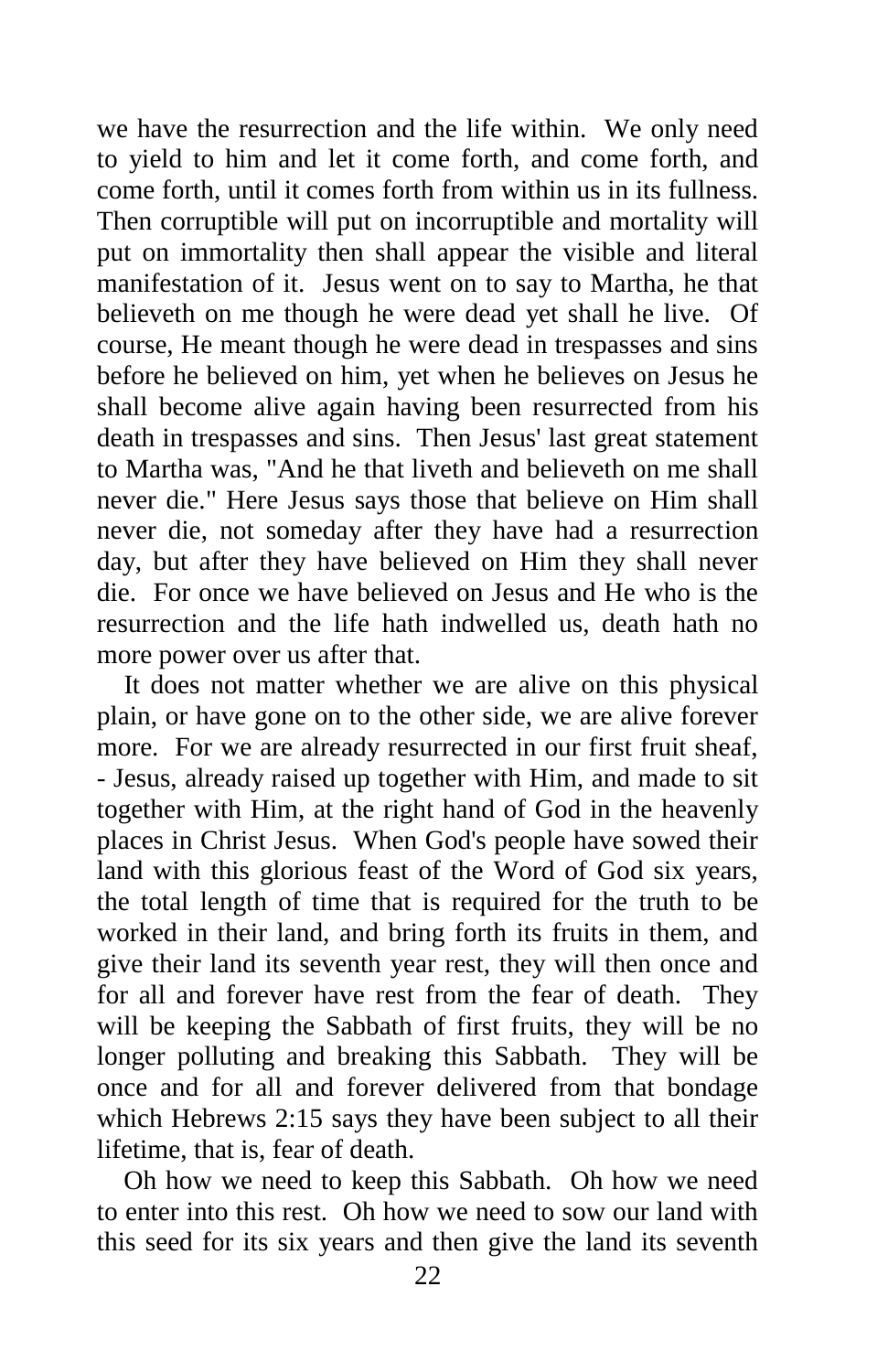year Sabbath rest. This fear of death is the great monster that has ruled over all mankind since the fall of Adam. Every decision of our life is motivated by it. Every time a little sickness touches one of God's people or one of their family, the cold clammy hand of fear of death begins to grip them. I have met many ministers who claim to have great faith and power in God who are afraid to take a ride with me in my airplane, because the fear of death rules over their lives.

 Many whom God might desire to call to the field of service for Him, the first thought that enters their mind is how will I be supported. I might starve to death, and fear of death, fear of insecurity, causes them to draw back from the call of God on their lives. This has been Satan's ace card for keeping us in bondage down through the ages. Let the full gospel preacher give the revelation that Jesus Christ is the same yesterday, today, and forever. Let him start loudly preaching and proclaiming that God heals today. Let him start loudly quoting Mark 16:17, these signs shall follow them that believe, they shall cast out devils, lay hands on the sick and they shall recover. Let him get a tent and start preaching to thousands. Satan will say to his evil minions, "This one must be stopped. We will play our trump card. We will hit him with a sickness that is very serious. We will throw the fear of death on him, then watch him grab that telephone and scream for the doctors, and the medicines, and the hospital that he has preached to God's people that they do not need. Then we do not need to be concerned about him anymore. He can preach the full gospel as loud as he pleases and no one will believe his testimony." The full gospel Christians sit in their pew and loudly shout amen when the preacher proclaims that Jesus Christ is the same yesterday, today, and forever, and that He will heal the sick, open the eyes of the blind, and make the lame to walk. But when sickness touches his life or the life of one of his loved ones, he too grabs the telephone and screams for the doctors and the medicines and the hospitals. The fear of death has destroyed the testimony of Jesus once again. One precious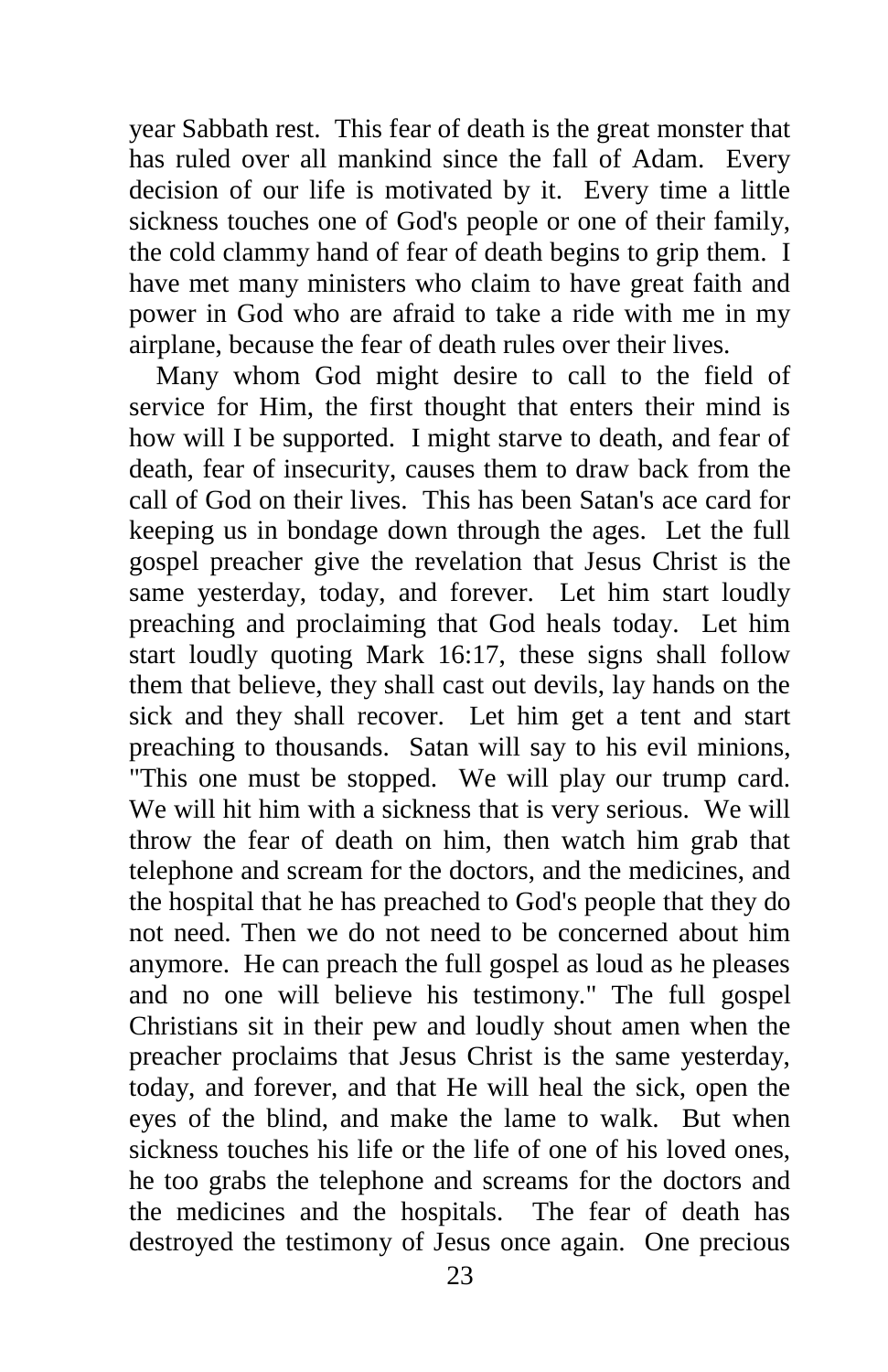saint said to me, oh, I don't fear death, often I have thought it would be a good means of escape. But I looked at his little girl standing nearby. And I said, "If you do not fear death why do you rush this little one to the doctors and the hospitals as soon as she gets a pain in her stomach. Why do you not just stand in faith and in the Word of God and believe God for her healing, according to the full gospel you believe in?"

 The answer of course is that the fear of death has such a strong hold on God's people, that when it comes against them they forget that Jesus Christ is the same yesterday, today, and forever. The fear of death, the fear of death, the fear of death. This is the great monster that has kept us in bondage to him all our lifetime. But the Bible says Jesus entered into us to deliver us from that bondage that we have been subject to all our lifetime through fear of death. How? By being to us, when He enters into us, what He told Martha that He is, the resurrection and the life.

 Let me tell you that as long as there is an ounce of fear of death left in you, you are still breaking God's Sabbath, you are still polluting God's Sabbath just as surely as Old testament Israel broke and polluted God's Sabbaths so you are breaking and polluting God's Sabbaths.

We have no more reason to fear death. Death hath no more dominion over us, In Jesus our first fruits sheaf, we have already been resurrected. Ephesians 2:6 says that in him we have already been raised up together with him, and made to sit together with him at the right hand of God in heavenly places. In order to fulfill the ministry in South America that God has for us, we who are ministers and pilots at the Miami Revival Center fly our own planes hundreds of miles across the Caribbean Sea to get to South America. Many of God's people often ask us, "Are you not afraid to fly a single engine plane so many hundreds of miles across the sea?" "Our answer is why should we be afraid? We cannot die. There is no reason for us to fear death. Death hath no more dominion over us. In our first fruit sheaf Jesus we have already been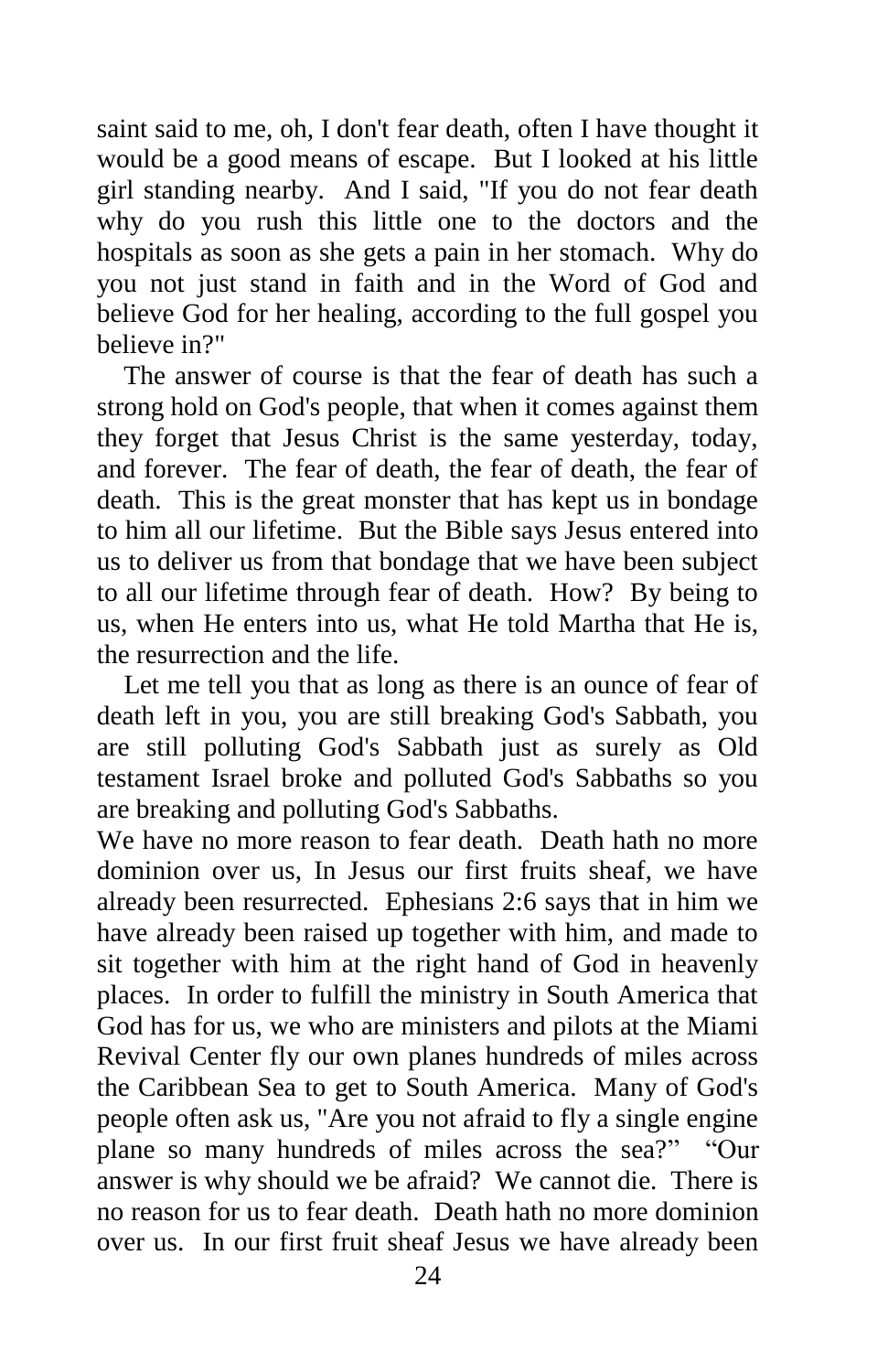raised up from the dead. Even if the plane went to the bottom of the ocean we could not die. The most that could happen would be a change of address, as we moved on beyond the veil and continued the great warfare to bring in God's kingdom from there."

 Too long have God's people been polluting the Sabbath. Too long have they been trembling before death in fear of its grip, for God has provided for us a rest from fear of death in our first fruit sheaf Jesus. For many centuries God's people have failed to enter into that rest, therefore they are still striving, they are still working, they are still laboring in this area and therefore they are working on God's Sabbath day. They need to enter into rest. It is time for God's people to sow their land with the great truth that in Jesus our first fruit sheaf we are already resurrected and we cannot die. Sow it for six years, for the total length of time it takes, to work in them this glorious truth that it bring forth its fruits in them, complete victory over the fear of death. Then give the land its seventh year Sabbath rest. Then they can go on to begin to keep the next feast, the Feast of Pentecost, God's Sabbath feast which gives us rest from sickness, suffering, sin, demons, and all those things that have been ruling over our lives for so long. For in our Pentecostal baptism of the Holy Spirit experience, of which the Feast of Pentecost is a type, and in the nine gifts of the Spirit which we can enter into through our baptism of the Holy Spirit experience, is rest from all these things.

 In the Word of Knowledge we have rest from the ignorance and darkness that Satan has kept us in all these centuries. In the gift of the Word of Wisdom we have rest from all the wrong decisions and wrong moves in life that Satan has tricked us into for centuries. In that physical manifestation of the Spirit which is called Faith in 1st Corinthians 12, we have rest from all the powerlessness that we have known all these centuries, for it is faith that gives us the power of God. The gifts of Prophecy and Tongues and Interpretation give us rest from all fear. These are the gifts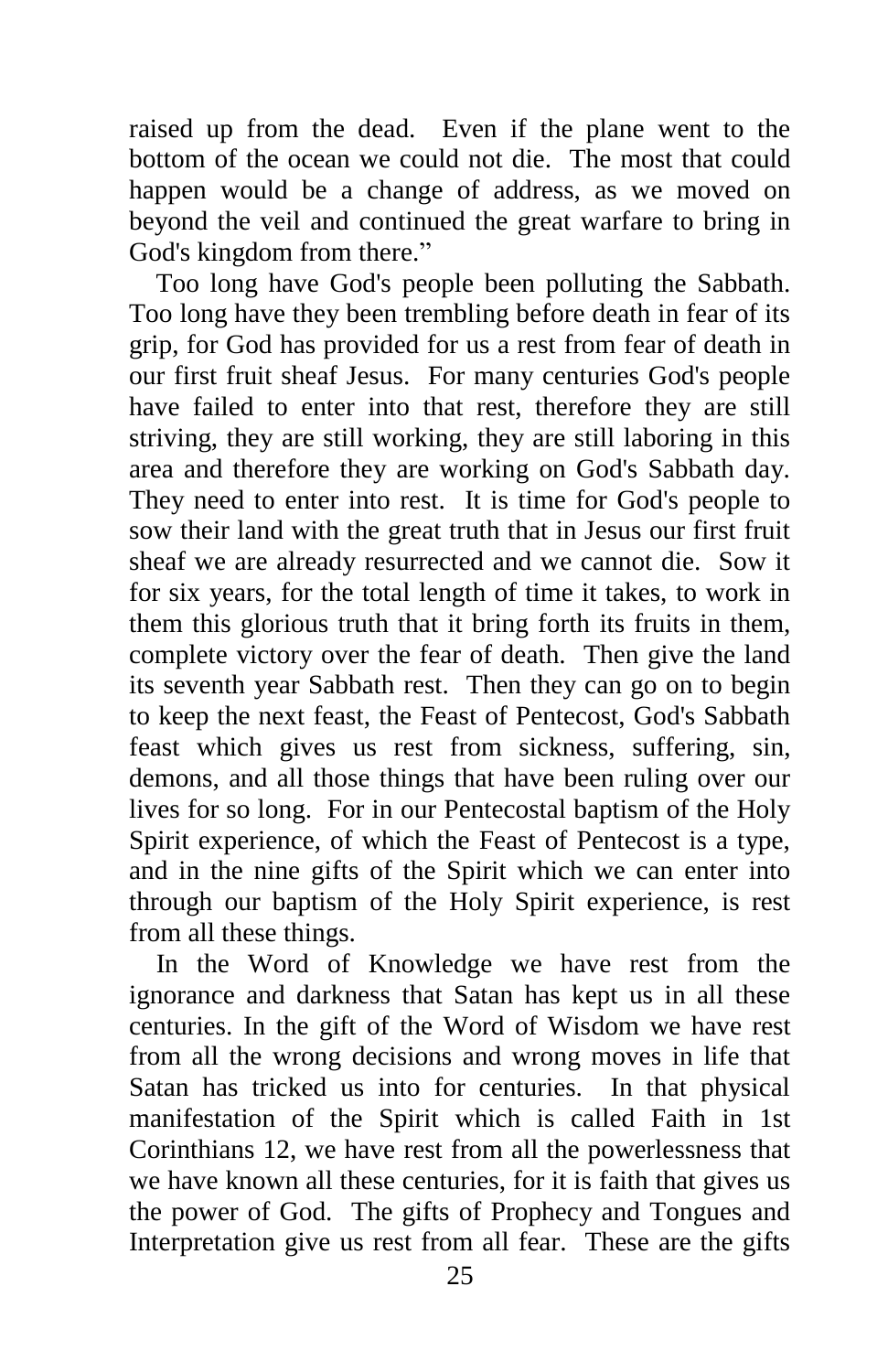that are given to build up our faith, and faith is that glorious provision of God by which we overcome fear forever. In the gift of discerning of spirits we have rest from all the tricks and deceits that Satan and his demons have deceived us by throughout the centuries.

 All these rests were provided for us in our Feast of Pentecost, our Pentecostal baptism in the Spirit. Yea, God hath provided a rest for the people of God as the apostle Paul said. In fact, He has provided seven rests, to bring us to the big rest, the jubilee rest, where we shall once and forever cease from all our works as God did from His.

 The only reason that God's people have not found rest is that they have been breaking God's covenant as Israel did. They have not been leaving the seventh year. We need to sow our land for six years with the glorious truth that in our Feast of Pentecost, our baptism of the Holy Spirit, is rest from all these things. Yea, sow our land until the truth is worked in us and we are walking and living in it. Then give the land its seventh year Sabbath rest. Then we will be ready to go on to the fifth feast, the Feast of Trumpets.

 The Feast of Trumpets was the fifth feast in Israel's religious year. It was the feast in which they blew the silver trumpets throughout all the land of Israel. Silver, wherever you find it in Scripture is symbolic of Christ in His redemptive work, willingness to die the death of the cross, willingness to suffer for the redemption of others. This is what the silver trumpets blowing typify. And their blowing symbolizes the trumpeting forth of the **death-to-self** message throughout all the land of Israel today, which shall bring forth the silver of Christ's redemptive work in us, so that we may at last enter into rest from self. Across the land today as silver trumpets are trumpeting forth the **death-to-self** message whereby God's people are at last being made to know that every trial and every tribulation that Satan puts us through, is ordained of God only to bring us to that death of this old self man, which shall allow Christ to come forth in us in fullness.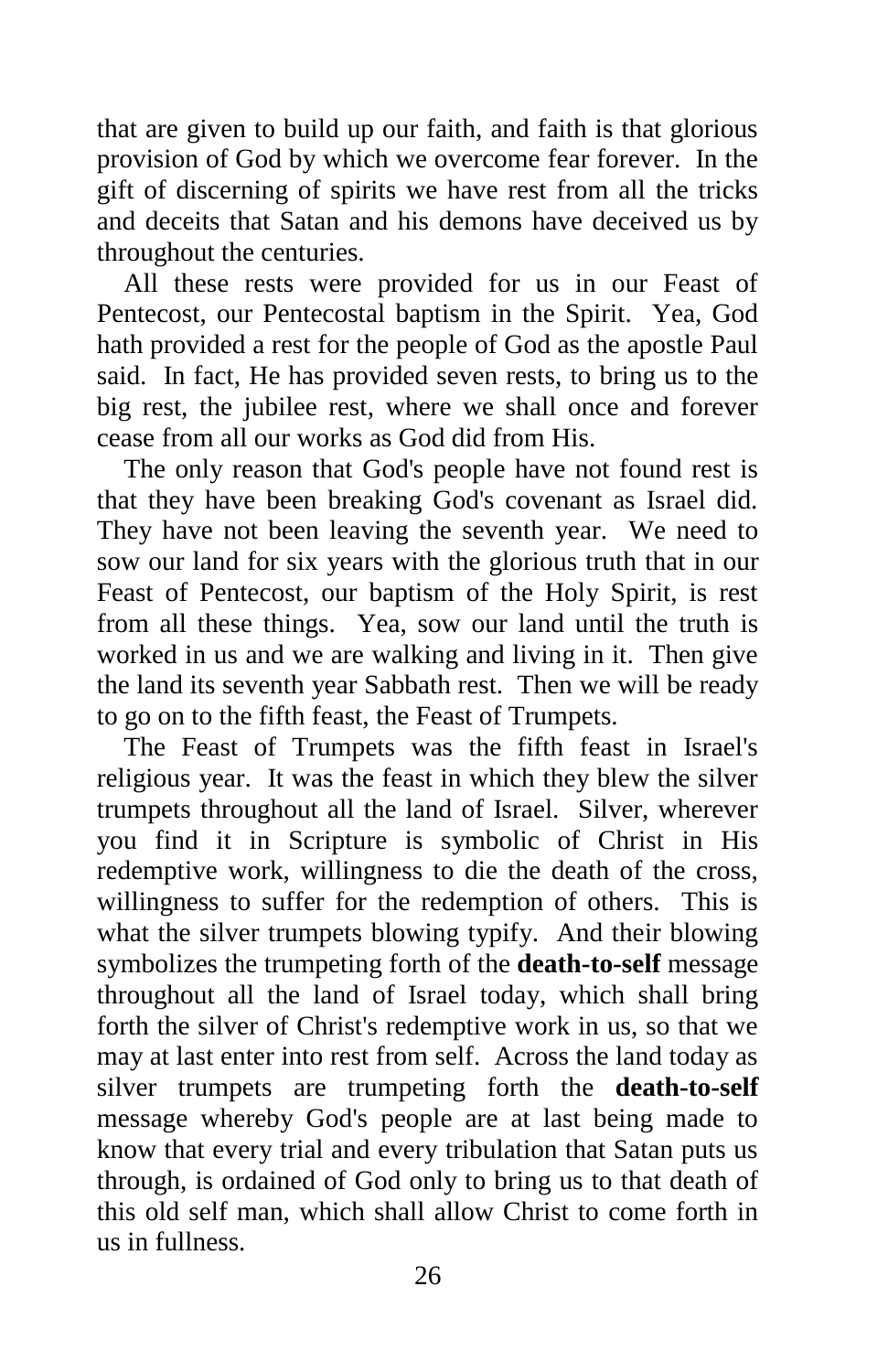This is the rest that most of us who hunger for God long to enter into, rest from self and the demand of self, and the desires of self. Therefore it is time for us to sow our land with the glorious truth that this old self man is supposed to die, then we can rejoice in tribulation, yea, even like the old apostle Paul we can glory in tribulation. Knowing it is fulfilling its purpose to kill this old self man and bring forth Christ in us then no longer will we listen to self's cries when one of our brethren speaks a harsh word to us. No longer will we be swayed at the groaning of self at the hardness of the way, but we will sow our land with the seed of glorious truth that the way is supposed to be hard for self and that he is suppose to be cut until he is dead, dead, dead. Then we will give the land its seventh year Sabbath rest. This will prepare us to then go on to keep the sixth feast, the Feast of Atonement.

 This is the feast in which God is going to give us those glorious truths by which we shall be brought back into atonement with God, and that atonement with one another that man had before the fall. For that is what atonement means, it means atonement, and in this last hour God is unveiling for us the glorious truth of His divine order by which the Body of Christ is going to be made one body and move as one, having its being as one, in God's perfect pure divine order that He is restoring to it today. Then shall we be brought back into that atonement with God and with one another that we had before the fall. This will bring us rest from division. A glorious Sabbath rest from division and Oh, what a glorious rest, for a division has been Satan's chief weapon since the days of Adam and Eve. It is through division that he and his demons have been able to keep us under bondage to them. Beginning with the fall, he divided Adam and Eve from God. Then he divided them from one another. Then he divided Cain and Abel. Then he divided the nations. Then the denominations. And inside the denominations he has divided the Baptists from the Methodists, and the Methodists from the Baptist. Then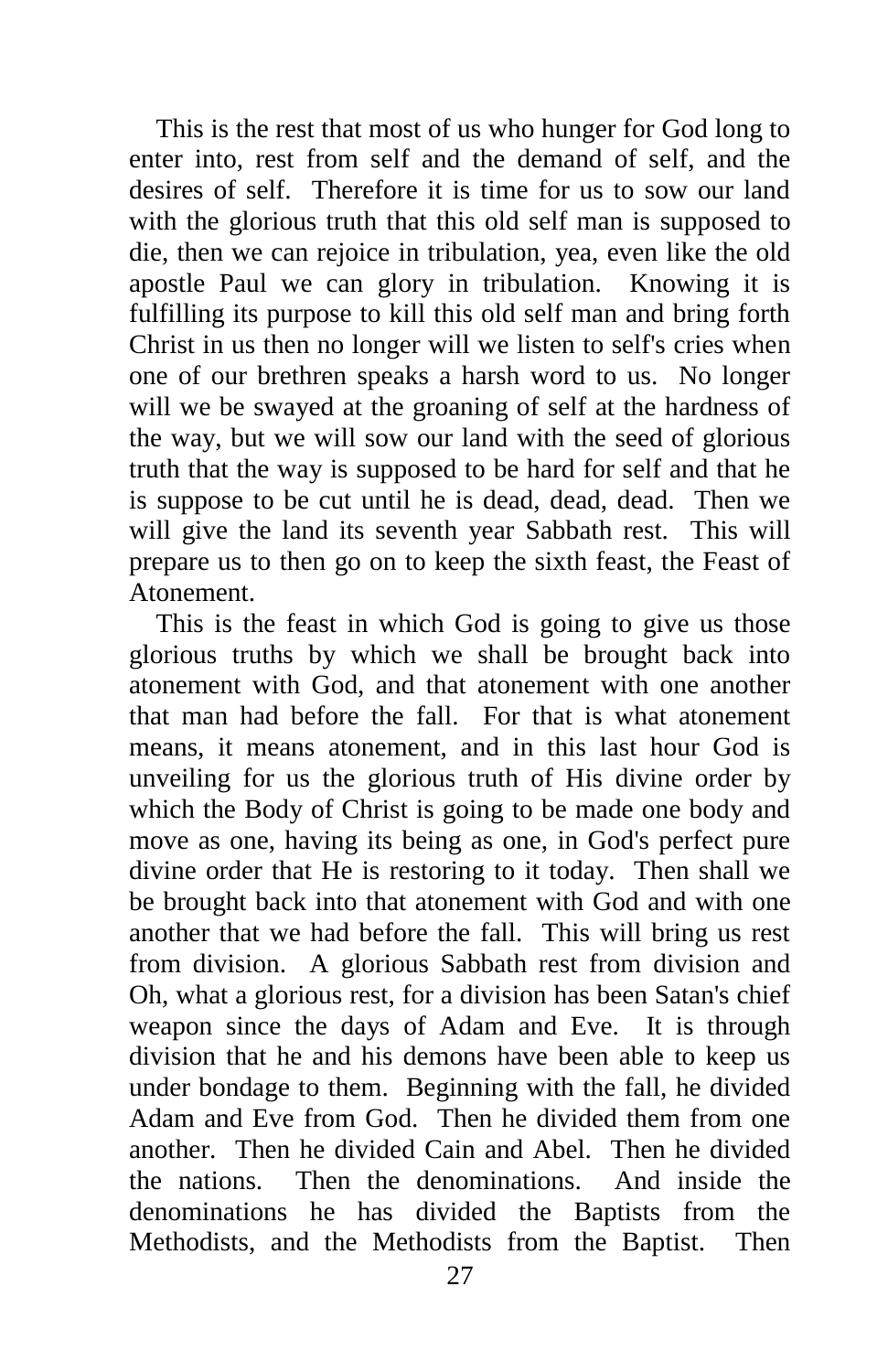inside the churches he has divided the preachers from the people and the people from the deacons, and the deacons from the preachers and the preachers from one another. He has divided husband from wife, father from mother, children from parents, brother from brother. Division, division, division, has been the means by which Satan has been ruling over us, until today those of us who hunger for our God are sick of division. We long to find oneness with our God and every creature He has created. And up until now we haven t even been able to find oneness with our wife or husband.

 But God, step by step as He leads us toward the Feast of Atonement, is sowing our land, hallelujah, with the glorious truths of His divine order both for His body and for His whole universe. He is going to bring us back into His pure order that we shall forever be one with Him and one with one another. Then shall the land have rest from division. Yea, then shall we give the land its seventh year sabbath rest. Then we shall be prepared to keep the seventh feast in God's glorious plan, the Feast of Tabernacles.

 This is the feast in which God is going to give us the glorious truths which shall take us on to the measure of the stature of the fullness of Christ so that the nature of Christ, which is the nature of God, will be dwelling in us in fullness, and God will be tabernacling in man. When we have sown our land with these great truths and this feast has been fulfilled in us then we shall have kept the covenant with our God, where in He said that we must give our land seven Sabbath rests, seven seventh year rests. A space of fortynine years. Then shall we be ready to enter into the fiftieth year, the year of jubilee.

 Leviticus 25 verses 9 and 10 says, "Then shalt thou cause the trumpet of the jubilee to sound on the tenth day of the seventh month, in the day of atonement shall ye make the trumpet sound throughout all your land. And ye shall hallow the fiftieth year, and proclaim liberty throughout all the land unto all the inhabitants thereof: it shall be a jubilee unto you; and ye shall return every man unto his possession, and ye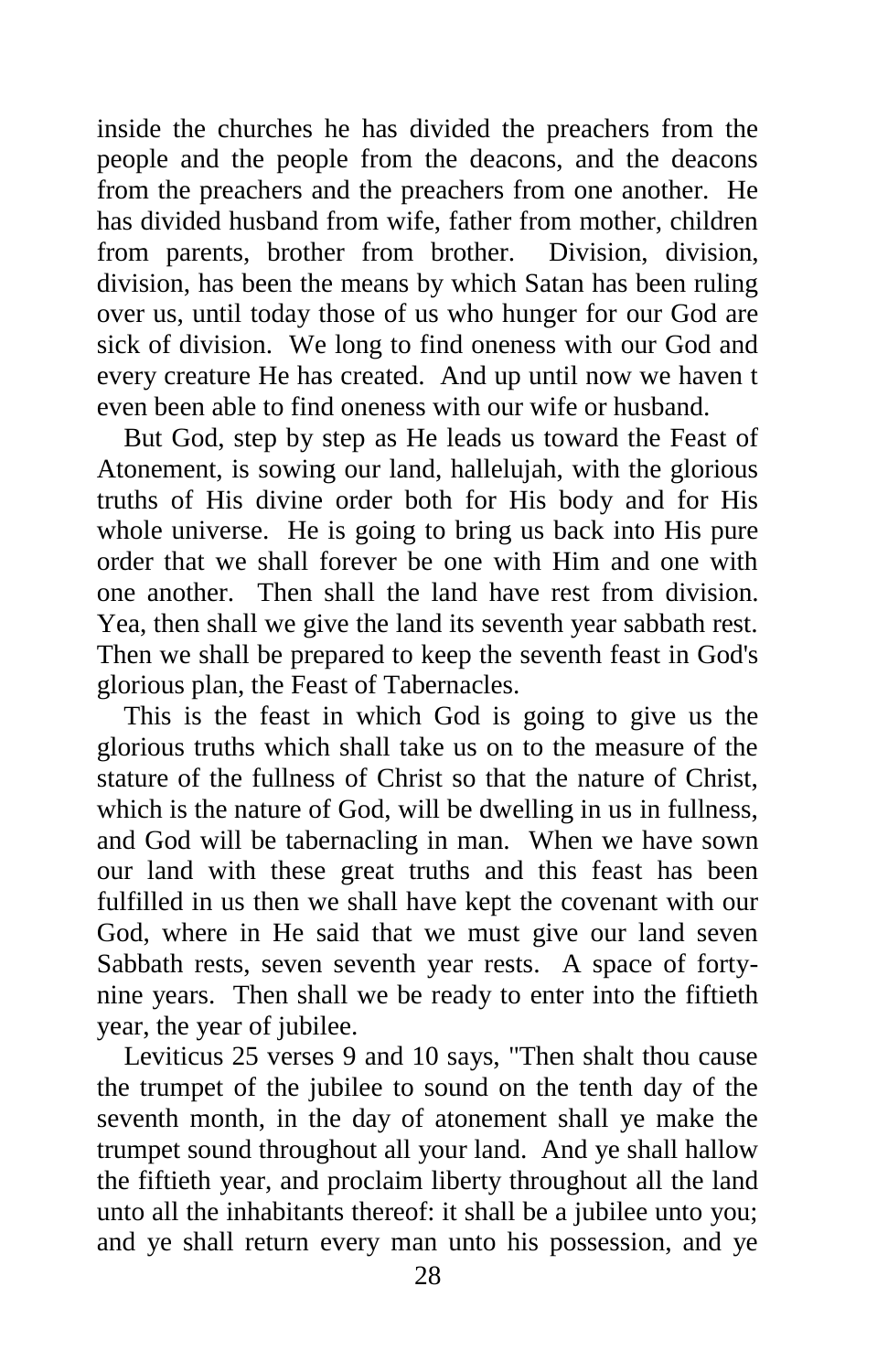shall return every man unto his family." At the end of the fulfilling of the seven seventh year Sabbaths for the land, forty-nine years, it was time for the trumpet of jubilee to sound.

 In order to understand this, one needs to turn over in the New Testament where the apostle Paul also speaks of a trumpet that must sound. In 1st Corinthians 15, verses 51 and 52 the apostle Paul says "Behold, I show you a mystery; we shall not all sleep, but we shall all be changed, in a moment, in the twinkling of an eye, at the last trump: for the trumpet shall sound, and the dead shall be raised incorruptible, and we shall be changed." Because God's people today have not understood that the anointed writers of New Testament epistles, particularly Paul, in all their writing were only discussing and explaining by the Spirit the mysteries that are in the Old Testament in types and shadows, they have thought that this trumpet that Paul said would sound when we would be changed into incorruptibility was a physical trumpet blasting out into the air, but this is far from the truth. The last trump or trumpet that Paul says shall sound and we shall be changed is not a physical trumpet at all but it is the same trumpet we find in Leviticus 25 when God said, then shall thou cause the trumpet of the jubilee to sound and Paul was not speaking of a physical trumpet blasting out at all, but of the sounding of that last silver trumpet message and revelation by which God shall give us the revelation, through which we shall be able to overcome physical death, and be changed into incorruptibility.

 At the sounding of that jubilee trumpet or trumpet message the Bible says, ye shall return every man unto his possession and ye shall return every man unto his family. In the days of old Israel when Joshua led the children of Israel into the Promised Land, he divided to every man his inheritance. That is, he gave to every man of Israel his piece of land for his farm and for his inheritance, for his place in the land. But as the years passed on, some Israelites through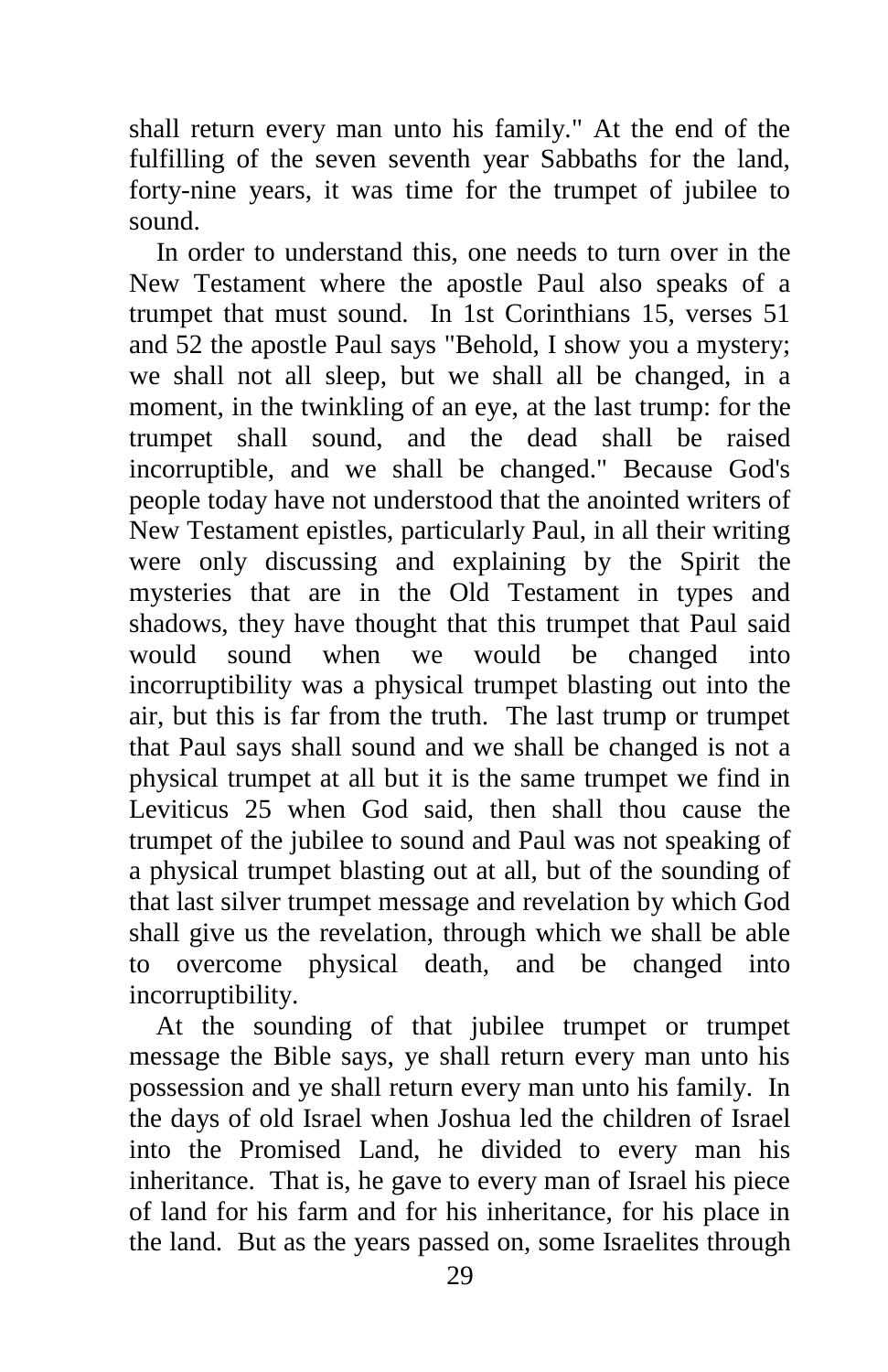mismanagement, and through failing to walk in the Word of God, would get deep into debt. They would lose their possession, their inheritance, their place in the land. Because they could not pay their debts they would be forced to go into slavery to their creditors. But when the year of jubilee came, the fiftieth year, then the trumpet would sound and every man would go out free and every man would be restored to his possessions and every man would be restored to his family. This was a great type, to say to us in the New Testament age, that many in New Testament spiritual Israel because of mismanagement and failing to walk in the spirit and the Word of God, have gotten deep in debt to the world and to the devil, and have temporarily lost their inheritance, their place in the land, their place in Christ, their place in the Spirit, and have been forced to go into bond slavery to the devil and the world.

 What most of God's people do not know is that when you are walking in the Spirit of God, He will lead you to sow your land with spiritual seed, the Word of God. The harvest that you gather from your sowing will be spiritual food and spiritual fruits, not the carnal material physical goods of this world.

 Though God will provide for us the bare necessities to meet our material needs in life, the main harvest that God wants us to reap from sowing our land spiritually with the Word of God, is that spiritual food and water which will grow up our inner man to the measure of the stature of the fullness of Christ. When we desire more of this world's goods that God provides for us then Satan will send along seducing spirits to lead us in acquiring much of this worlds goods, but we are only borrowing from the devil. For Satan told Jesus in the mount of temptation that the kingdoms of this world and the glory of them are given over into his hands and he gives them to whomsoever he will. Most of God's people have not realized that Satan was telling the truth here. For God has allowed Satan to become the God of this world and delivered this world's goods over into his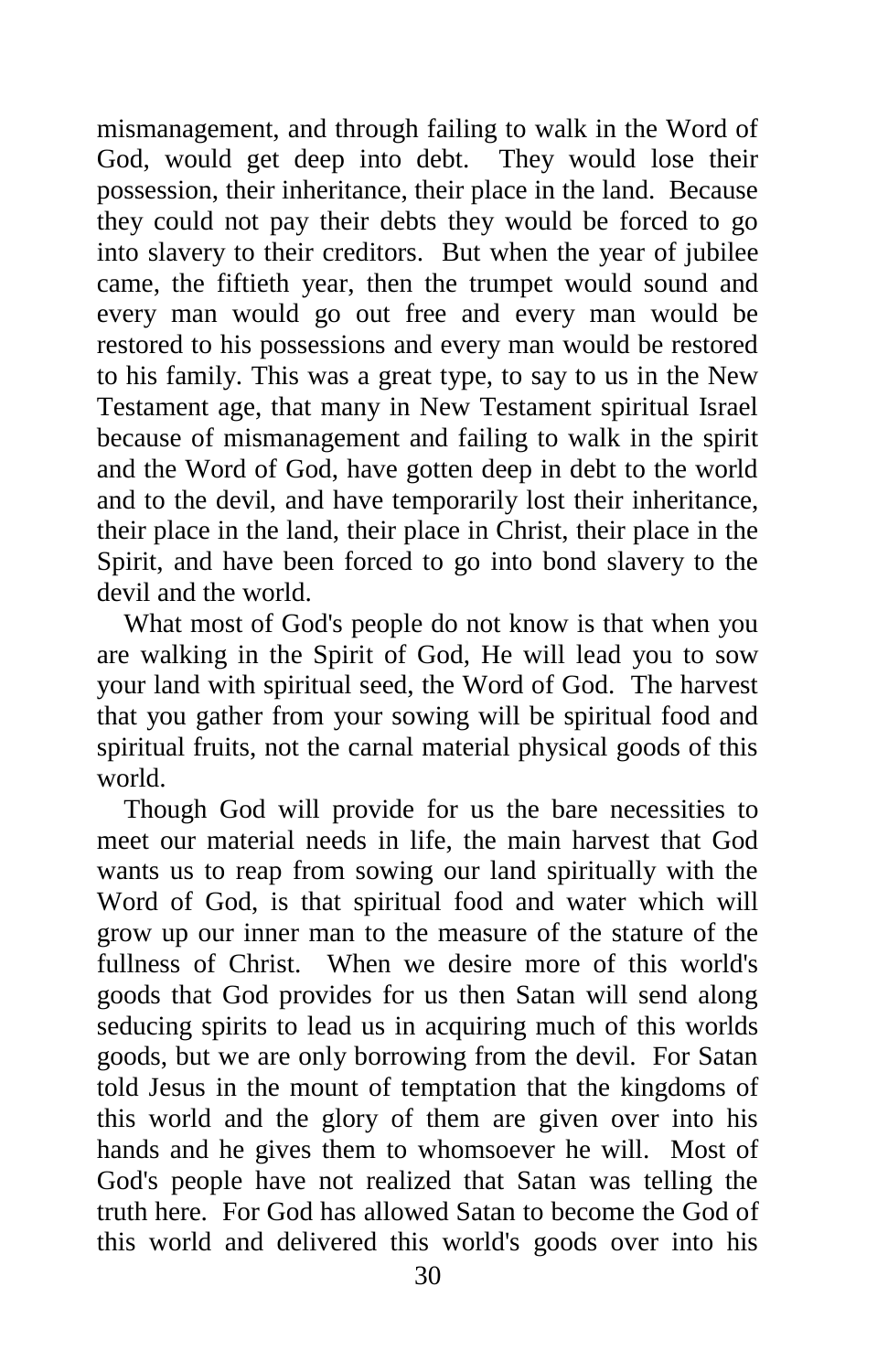hands during this age. He allows him to test us by offering us wordly riches to see if we would rather have them than the spiritual riches in Christ, our promised land. They are legally his to offer us. And when we allow Satan's seducing spirits, his loan sharks, to offer us this world's goods instead of the spiritual riches that God wants to give us, we are borrowing from the devil. Then there comes a time when Satan requires man to pay up and if man does not have the wherewithal to pay, he has the legal right before God to take this man into bond slavery to himself and his world system.

 Through this means Satan has dragged many a child of God into bond slavery to himself and to his world system and they have lost their place in the spirit, their place in the spirit of Christ, their place in Christ, their place in the land. They have lost for a period of time their possessions. But the Old Testament Israelite only lost his inheritance, his place in the land, his possession, for a period of time. He was only a bond slave for a period of time. When the year of jubilee came, and the jubilee trumpet sounded in the land, then all debts were cancelled and every man went out free and every man was restored to his possession and every man was restored to his family. Even so, all over the world today many of God's people are in bond slavery to Satan and his world system, to sickness and suffering, sin and sorrow.

 There is about to come forth an end-time company of Sons of God who will have given their land its seventh year Sabbath rest, and come to the measure of the stature of Christ and they are going to cross the world and sound the trumpet of Jubilee. They shall sound forth the message, the last trumpet message, a truth that shall set every child of God free from his bond slavery to the devil and its world system and his own flesh and sickness, sin, suffering, death; and corruptible shall put on incorruptible and mortality shall put on immortality and every man shall go out free, and be restored to his true possession, his place in Christ forever.

 In that jubilee year, which is an eternal year, the Bible also says every man shall be restored to his true family. While an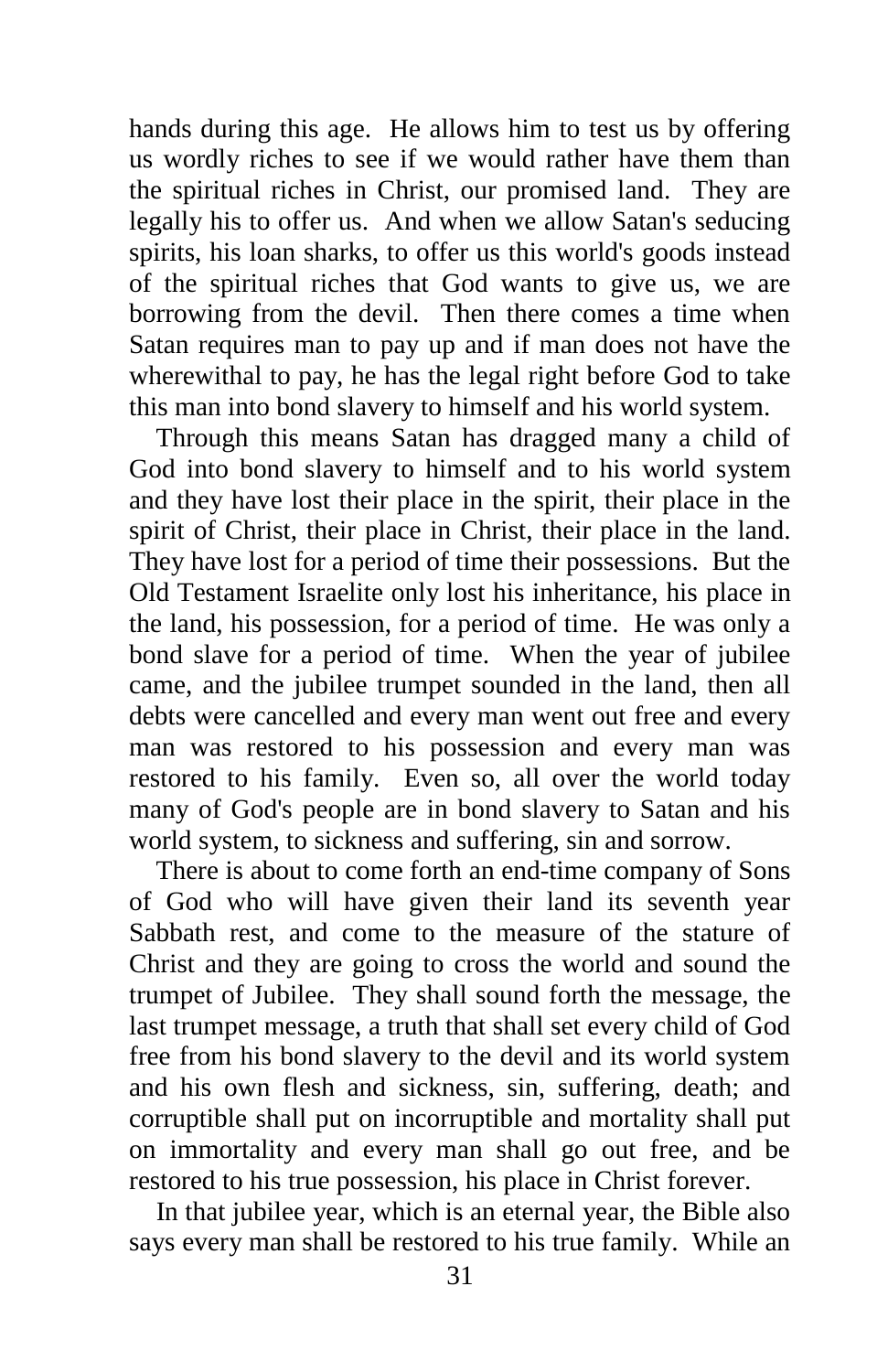Israelite of old was in bond slavery he would be separated from his true family. Even so while we were in bond slavery to Satan's system we have been separated from our true family. For our true families are not the Babylonish divisions that we have seen in the Babylonish system that we have been raised in. The Jones family, the Fife family, the Brown family, or the Johnson family. All these divisions came as a result of the fall, and had been bred in us by the Babylonish system we were born in. Our true family is the Body of Christ, and in this body we are not many families, Fifes, Joneses, and Browns, but we are one family, one Body of Christ and in this last hour God is going to do away with all the divisions and we are going to be restored to our true family, the Body of Christ. All the divisions will pass away and we will not be many families anymore, but one family of God, one body, one temple, one dwelling place of God through the Spirit.

 Many months ago ten thousand feet up in the air, as I was flying along in my plane, the Spirit of God reminded me of a great truth that many have overlooked in the Bible. That is, that none of the characters in the Bible are ever given a last name. Of all the children of Israel that we read about down through the history of Israel, only their first names are mentioned, not one of them is given a last name, for they all had one name, Israel.

 Even in the New Testament, Peter, James, John, and all the apostles, all the New Testament characters that we find in the Bible are not given last names, Could this be that God was trying to get over to us the truth that the division of families that we see in our world today is of Satan and of Babylon, and not of God's purpose for us. Of course it could. Now I must correct myself one little bit. There was one character in the Bible whose last name was given. This was Judas Iscariot. But his last name is given because the Bible says he was the son of perdition from the beginning, and was never a part of this family of God through Christ. In the year of jubilee, the Bible says every debt will be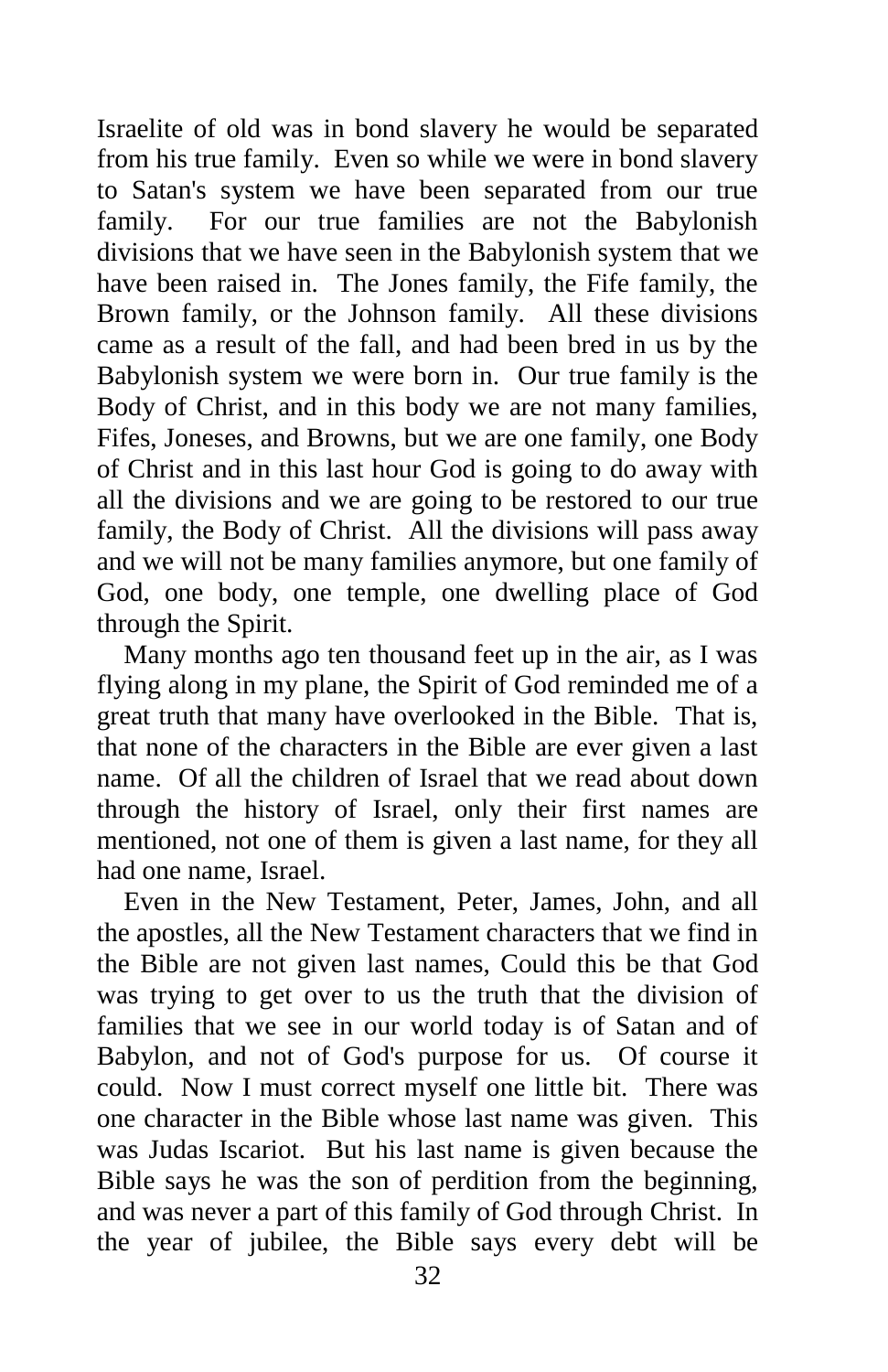cancelled. The children of Israel, as they renewed their covenant in the book of Nehemiah, said we will leave the seventh year and the exaction of every debt.

 There is coming forth a people of God in the year of jubilee who will not charge one another with debt anymore. When a brother or sister is tricked into offending one today, God's people say they owe me an apology, and they will not fellowship with that brother or sister until the debt has been paid. But there is coming forth a group of sons of God who will not charge their brother or sister with any debts. No matter what is done to them they will not consider that their brother or sister owe them anything, but the right to love and cherish them in the Lord. There is coming forth a body of Sons of God who will not charge one another for their services to them, neither loan them money or goods for a price or for interest, or to be paid back. But they will give and serve one another out of a heart of love with no thought of any return.

 If Jesus did not teach this then what did He mean when He said, if any man have two coats let him GIVE his brother one, not loan it to him, but give it to him. They will leave off the exaction of every debt. God is going to cause all the money systems in the world to fall apart and bring forth a body of people where every man will give of that which he hath to his brother, and his brother will give of that which he hath to him.

 Leviticus 25:17 says in that jubilee year ye shall not oppress one another anymore. Verse 18 says we shall do his statutes and keep his judgments. Then we shall dwell in the land in safety. We shall dwell in Christ and in the spirit in safety. Verse 19 says, and the land shall yield her fruit, and ye shall eat your fill and dwell therein in safety. For us in the New Testament age this does not speak of a physical land, neither-physical fruit, but our land is in Christ and the fruits of our land are the fruits of the Spirit. When God has fulfilled these types in us in the Spirit then we shall dwell in Christ forever more in safety. The fruits of the Spirit shall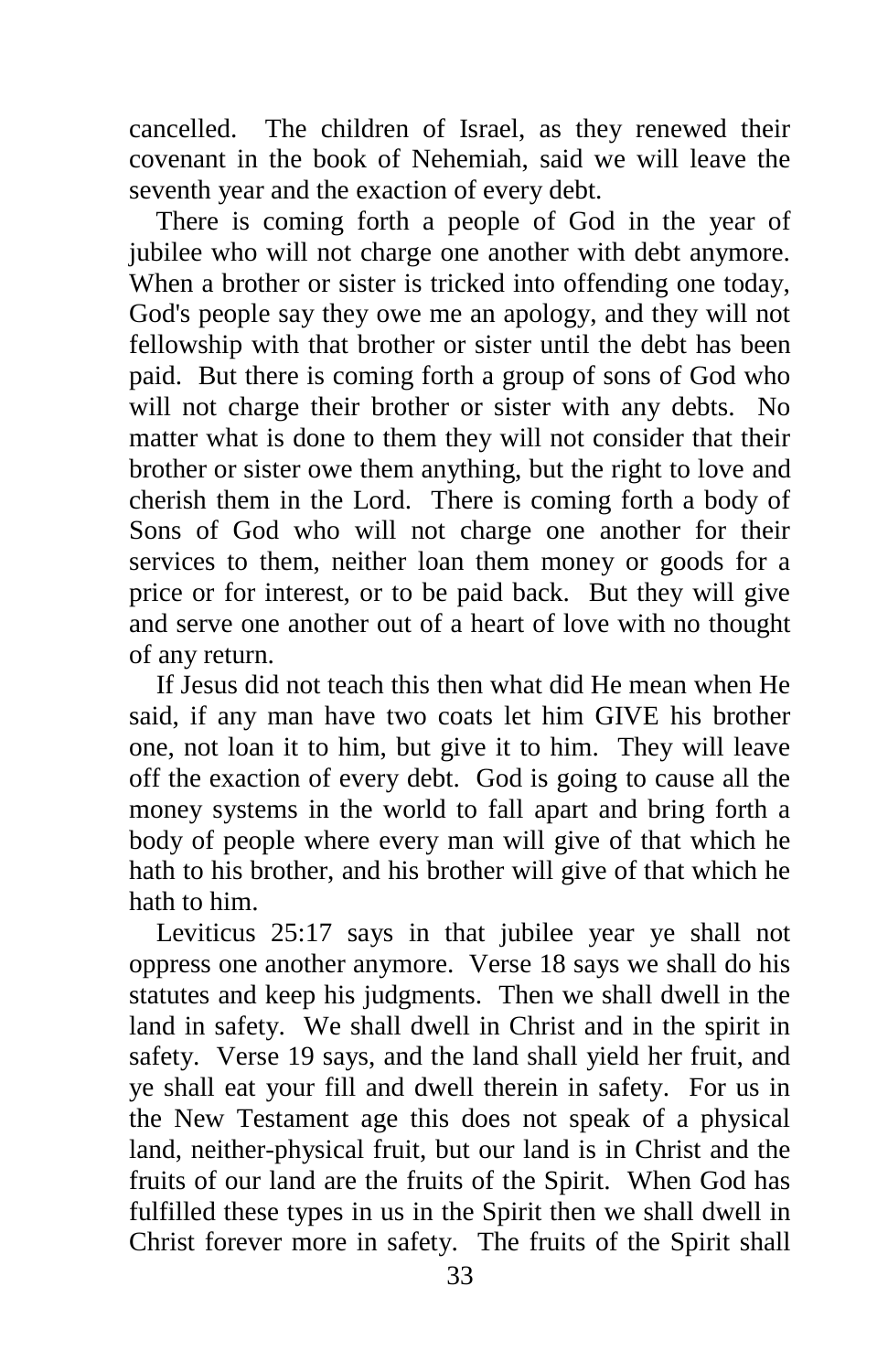come forth. We shall eat our fill, I will eat of Christ from your life and the fruits of His Spirit, and be satisfied and you will eat, or partake of the life of Christ from me, and the fruits of the Spirit, and be satisfied, yea, we shall dwell in the New Jerusalem with great joy and peace.

In closing, God says in verse 20 that if we shall say, what shall we eat in the seventh year, behold we shall not sow or gather in our increase. Then will I command my blessing upon you in the sixth year, and it shall bring forth fruit for three years. We must see this in the Spirit. God is not speaking of physical land neither of physical food. But He is speaking of a jubilee Year of Rest, where we will not need to sow our land with the Word of God and preach, labor, labor and preach, over and over forever, but we will have plenty of spiritual food to sustain us without sowing and laboring anymore. We ask how well shall we be sustained, where shall we get the spiritual food that shall give us life eternal, and sustain us day after day, year after year, throughout eternity, if we do not sow and preach and labor in the land. God's answer is that in the sixth year He will command the land and He will bring forth enough food to last us three years.

 In order to understand this, you need to understand the significance of the number three all the way through the Scriptures. It is the number of completion in the numerology of God -- Father, Son, and Holy Spirit. One, two, three, complete the Godhead. Jonah was raised out of the belly of the whale on the third day. The marriage feast at Cana was on the third day. Jesus was raised up into resurrection life on the third day. There were three great feast days in Old Testament Israel's religious year. Three is the number not only of completion, but of resurrection life. The third feast day in Israel's year, the Feast of Tabernacles is the day in which God is going to bring us forth in the resurrection life. On the other hand, six is the number of man and works in the Scripture. Thus we are not in the sixth millennial day, we are in the sixth year, we are in the last year of works, and in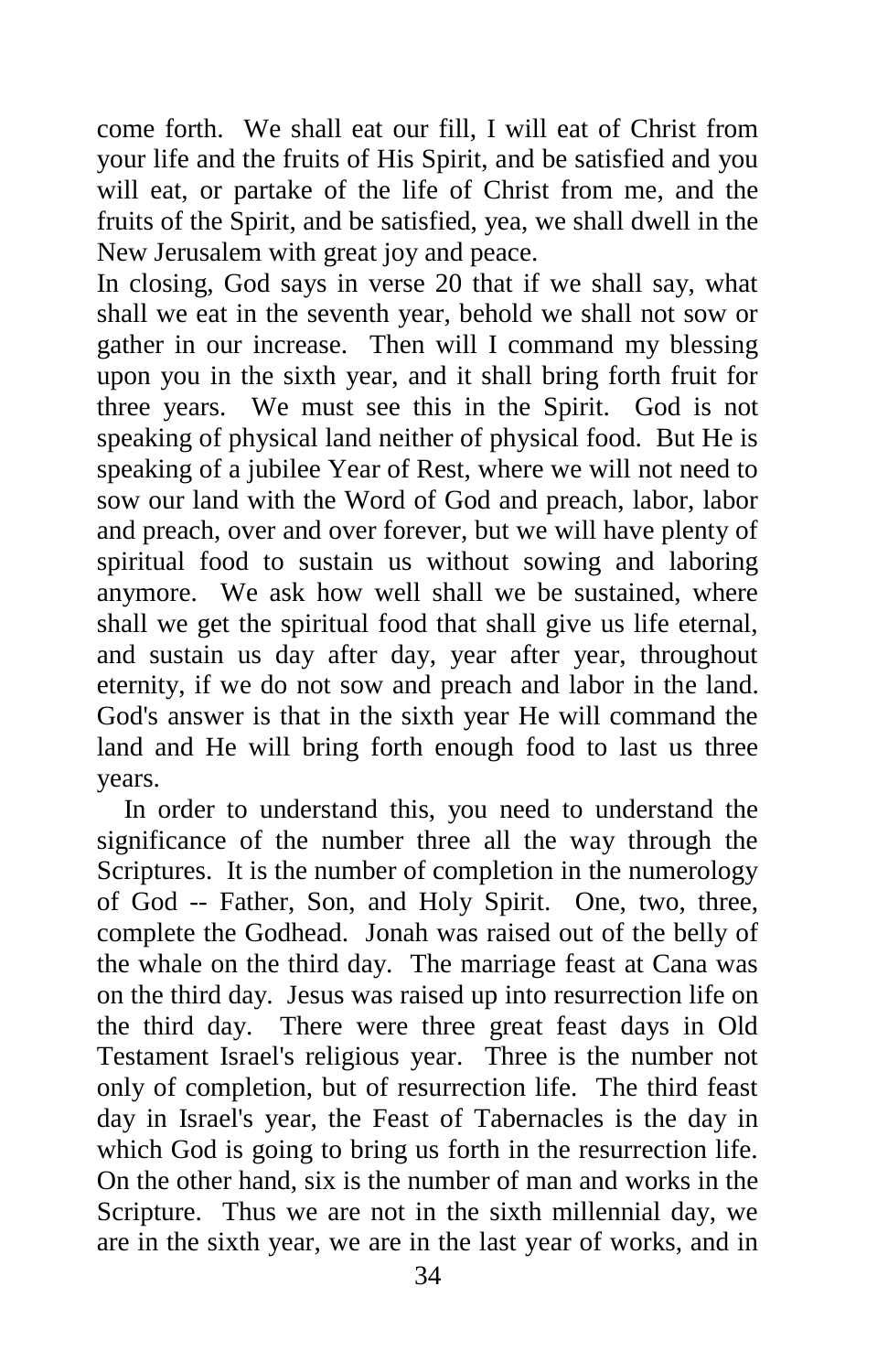this hour God is commanding the land to bring forth enough food to last us right on into three years or on into the third day of resurrection life. This is why all over the world today God is bringing forth his truth line upon line, precept upon precept as He never has before. For it is the sixth year, it is the year of abundance; it is the year in which God has commanded the land to bring forth enough to last us right on through the jubilee which is an eternal year. With those truths that God shall bring forth in this sixth year, we shall be filled, we shall be brought to the measure and the stature of the fullness of Christ, and we shall be sustained throughout that eternal jubilee year.

 This is the year of jubilee. The truth is even now being planted by the Holy Spirit in the hearts of Sons of God who shall sound the jubilee trumpet that shall cause every man to go out free and every man to be restored to his true possession and his true family. A manchild company is about to give their land its seventh year rest, the rest of Tabernacles.

 Two years ago while ministering in Brother Bill Britton's camp meeting in Springfield Missouri, God gave me a vision which made this very real. It was just after the completion of the morning service, and I was walking around the grounds meditating on the Lord. Suddenly I began to feel very weary in my body. I knew this was a sign that the Lord wanted to give me a vision, so I went to my cabin and sat down on the bunk, leaned back and relaxed. Suddenly I began to see the vision. In the vision I saw a great table being set with many choice foods and wine set upon it, and then the scene changed and I saw a white figure with golden eagles wings beginning to grow out on each side of that figure and those eagles wings began to flap, and the figure began to mount up, then the scene changed again and I saw a bed, a great large beautiful bed. Then the scene changed once more and I saw that figure passing over cities and villages, towns, and countries all over the world. God was saying in that vision that in that camp meeting, as in many other end-time